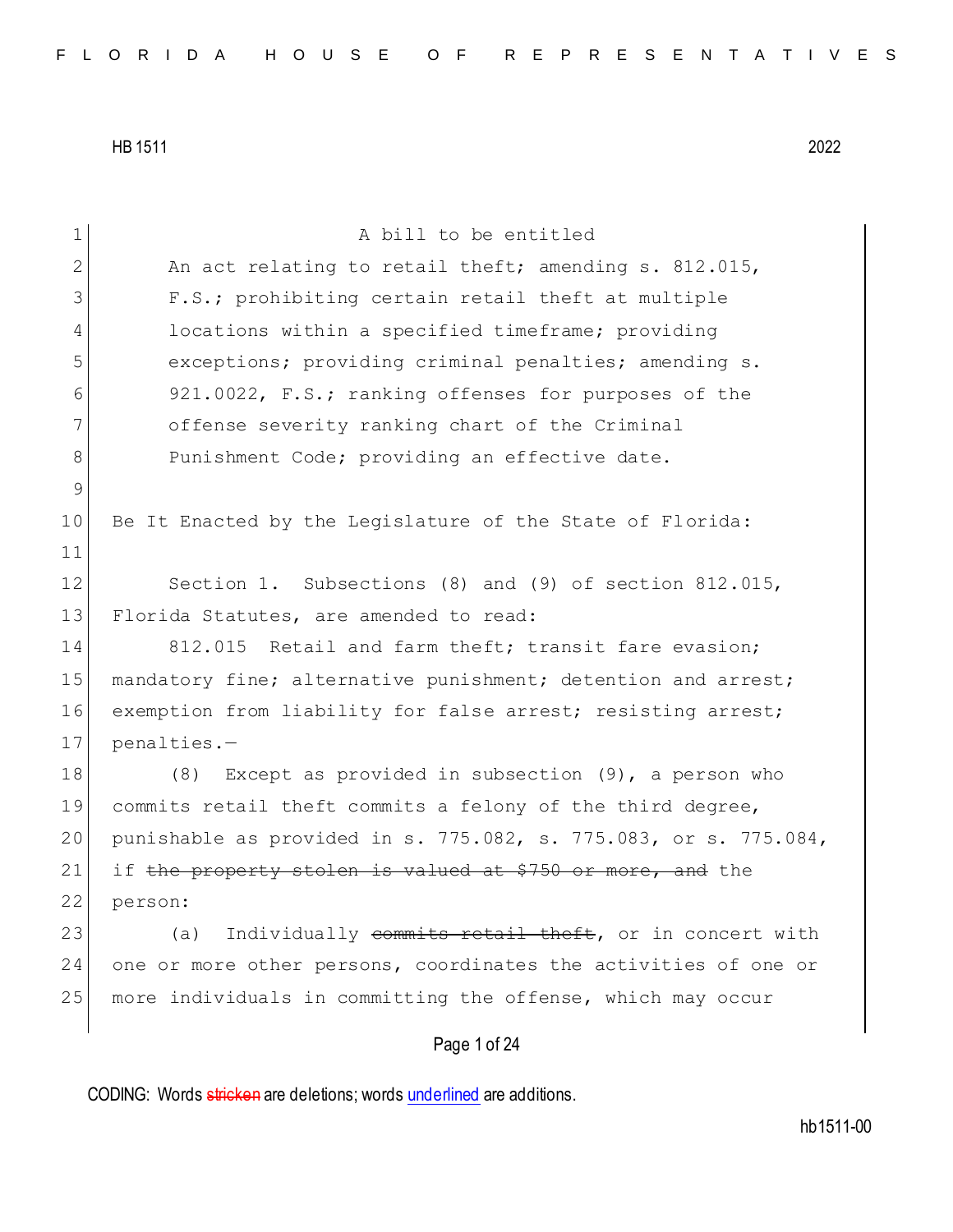26 through multiple acts of retail theft, in which the amount of 27 each individual theft is aggregated within a 30-day period to 28 determine the value of the property stolen and such value is 29 \$750 or more;

 (b) Conspires with another person to commit retail theft with the intent to sell the stolen property for monetary or other gain, and subsequently takes or causes such property to be placed in the control of another person in exchange for consideration, in which the stolen property taken or placed within a 30-day period is aggregated to determine the value of 36 the stolen property and such value is \$750 or more;

 (c) Individually, or in concert with one or more other persons, commits theft from more than one location within a 30- day period, in which the amount of each individual theft is aggregated to determine the value of the property stolen and 41 such value is \$750 or more;

42 (d) Acts in concert with one or more other individuals 43 within one or more establishments to distract the merchant, 44 merchant's employee, or law enforcement officer in order to 45 carry out the offense, or acts in other ways to coordinate 46 efforts to carry out the offense and such value is \$750 or more;  $47 \overline{\smash{\big)}\quad \Theta \pm}$ 

48 (e) Commits the offense through the purchase of 49 merchandise in a package or box that contains merchandise other 50 than, or in addition to, the merchandise purported to be

## Page 2 of 24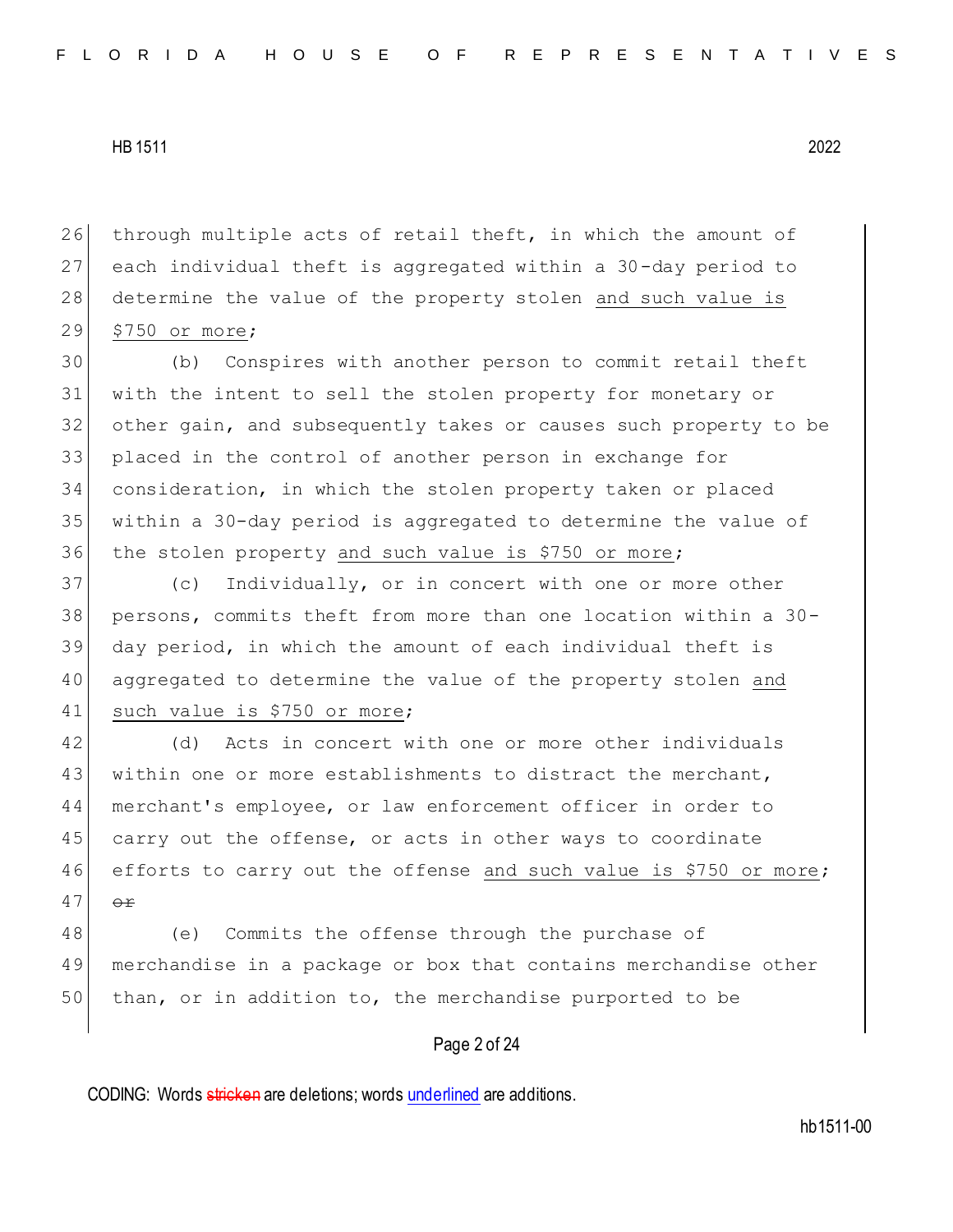| 51 | contained in the package or box and such value is \$750 or more; |
|----|------------------------------------------------------------------|
| 52 | O <sub>T</sub>                                                   |
| 53 | (f) Individually, or in concert with one or more other           |
| 54 | persons, commits five or more retail thefts within a 30-day      |
| 55 | period and in committing such thefts obtains or uses 10 or more  |
| 56 | items of merchandise, and the number of items stolen during each |
| 57 | theft is aggregated within the 30-day period to determine the    |
| 58 | total number of items stolen, regardless of the value of such    |
| 59 | merchandise, and two or more of the thefts occur at different    |
| 60 | physical merchant locations. A person's theft of one or more     |
| 61 | food items with the intent to consume such items for the         |
| 62 | sustenance of himself or herself or another person under his or  |
| 63 | her care is not a theft violation for purposes of this           |
| 64 | paragraph.                                                       |
| 65 | (9) A person commits a felony of the second degree,              |
| 66 | punishable as provided in s. 775.082, s. 775.083, or s. 775.084, |
| 67 | if the person:                                                   |
| 68 | (a) Violates subsection (8) and has previously been              |
| 69 | convicted of a violation of subsection (8) or of this            |
| 70 | subsection;                                                      |
| 71 | Individually, or in concert with one or more other<br>(b)        |
| 72 | persons, coordinates the activities of one or more persons in    |
| 73 | committing the offense of retail theft, in which the amount of   |
| 74 | each individual theft within a 30-day period is aggregated to    |
| 75 | determine the value of the stolen property and such value is in  |
|    | Page 3 of 24                                                     |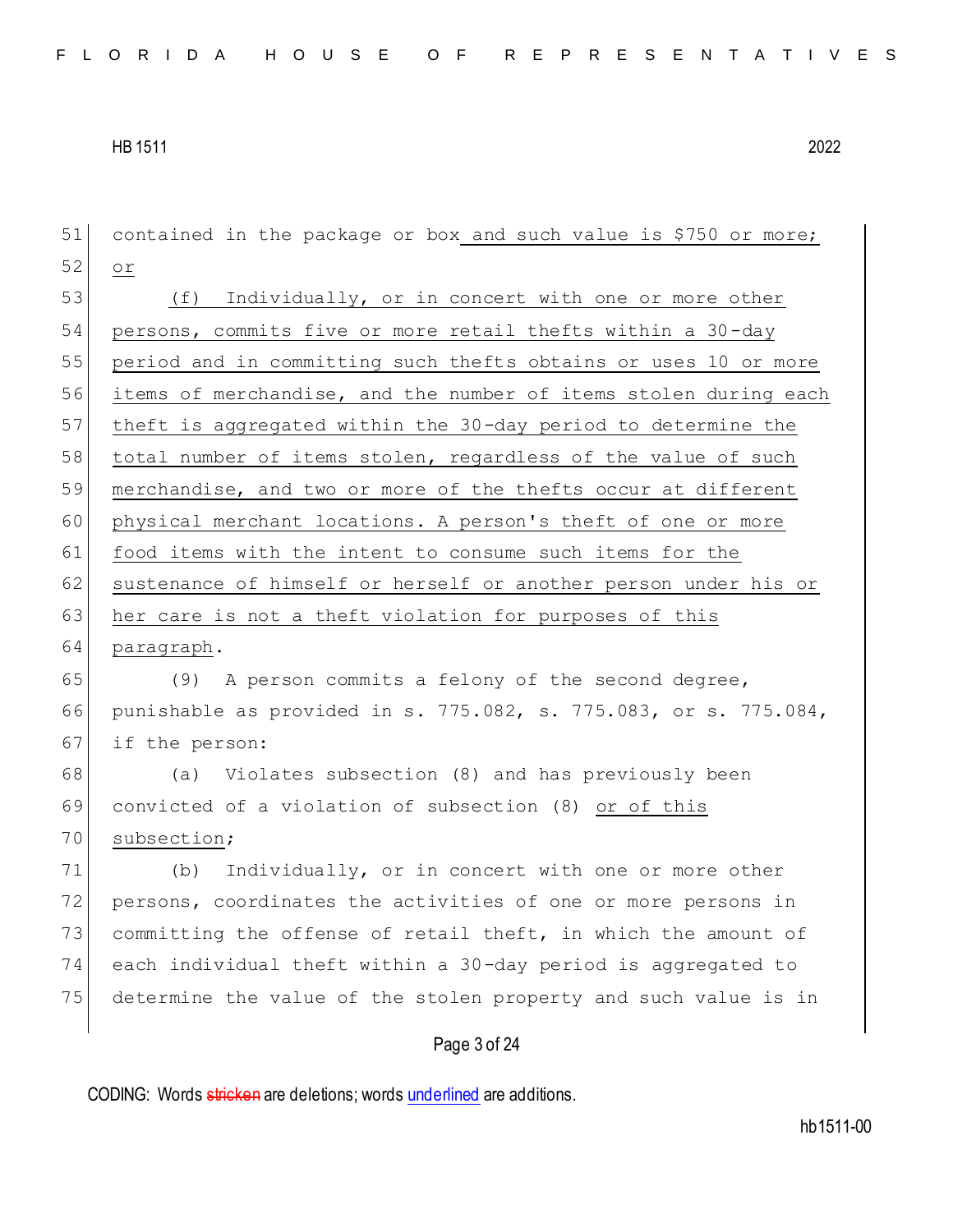Page 4 of 24 76 excess of  $$3,000;$  or 77 (c) Conspires with another person to commit retail theft 78 with the intent to sell the stolen property for monetary or 79 other gain, and subsequently takes or causes such property to be 80 placed in control of another person in exchange for 81 consideration, in which the stolen property taken or placed 82 within a 30-day period is aggregated to have a value in excess 83 of \$3,000; or 84 (d) Individually, or in concert with one or more other 85 persons, commits five or more retail thefts within a 30-day 86 period and in committing such thefts obtains or uses 20 or more 87 items of merchandise, and the number of items stolen during each 88 theft is aggregated within the 30-day period to determine the 89 total number of items stolen, regardless of the value of such 90 merchandise, and two or more of the thefts occur at a different 91 physical retail merchant location. A person's theft of one or 92 more food items with the intent to consume such items for the 93 sustenance of himself or herself or another person under his or 94 her care is not a theft violation for purposes of this 95 paragraph. 96 Section 2. Paragraphs (e) and (f) of subsection (3) of 97 section 921.0022, Florida Statutes, are amended to read: 98 921.0022 Criminal Punishment Code; offense severity 99 ranking chart.-100 (3) OFFENSE SEVERITY RANKING CHART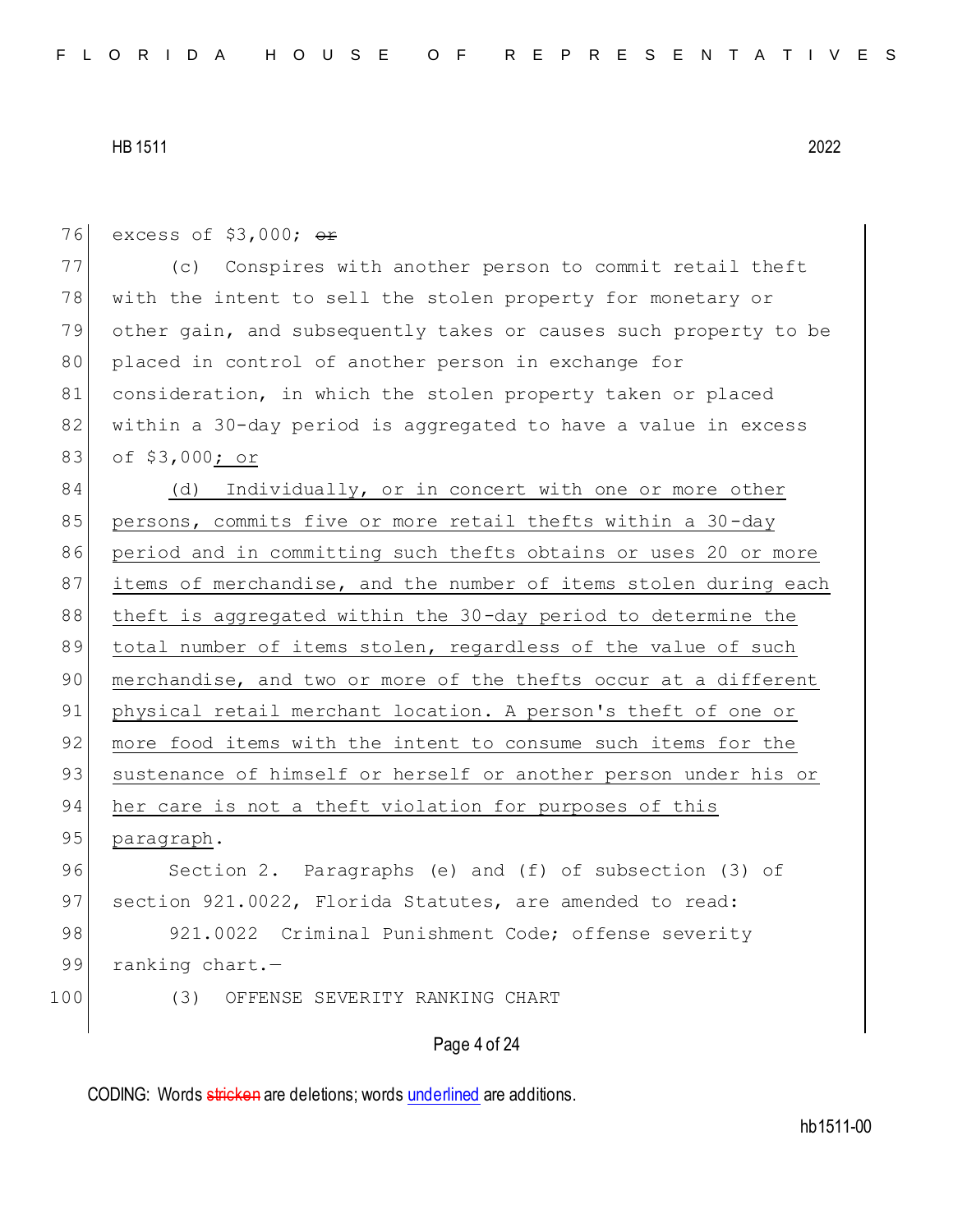| FLORIDA HOUSE OF REPRESENTATIVES |  |  |  |  |  |  |  |  |  |  |  |  |  |  |  |  |  |  |  |  |  |  |  |  |  |  |  |  |  |  |  |
|----------------------------------|--|--|--|--|--|--|--|--|--|--|--|--|--|--|--|--|--|--|--|--|--|--|--|--|--|--|--|--|--|--|--|
|----------------------------------|--|--|--|--|--|--|--|--|--|--|--|--|--|--|--|--|--|--|--|--|--|--|--|--|--|--|--|--|--|--|--|

| 101 | LEVEL 5<br>(e)  |        |                                 |
|-----|-----------------|--------|---------------------------------|
| 102 |                 |        |                                 |
|     | Florida         | Felony | Description                     |
|     | Statute         | Degree |                                 |
| 103 |                 |        |                                 |
|     | 316.027(2)(a)   | 3rd    | Accidents involving personal    |
|     |                 |        | injuries other than serious     |
|     |                 |        | bodily injury, failure to stop; |
|     |                 |        | leaving scene.                  |
| 104 |                 |        |                                 |
|     | 316.1935(4)(a)  | 2nd    | Aggravated fleeing or eluding.  |
| 105 |                 |        |                                 |
|     | 316.80(2)       | 2nd    | Unlawful conveyance of fuel;    |
|     |                 |        | obtaining fuel fraudulently.    |
| 106 |                 |        |                                 |
|     | 322.34(6)       | 3rd    | Careless operation of motor     |
|     |                 |        | vehicle with suspended license, |
|     |                 |        | resulting in death or serious   |
|     |                 |        | bodily injury.                  |
| 107 |                 |        |                                 |
|     | 327.30(5)       | 3rd    | Vessel accidents involving      |
|     |                 |        | personal injury; leaving scene. |
| 108 |                 |        |                                 |
|     | 379.365(2)(c)1. | 3rd    | Violation of rules relating to: |
|     |                 |        | willful molestation of stone    |
|     |                 |        | Page 5 of 24                    |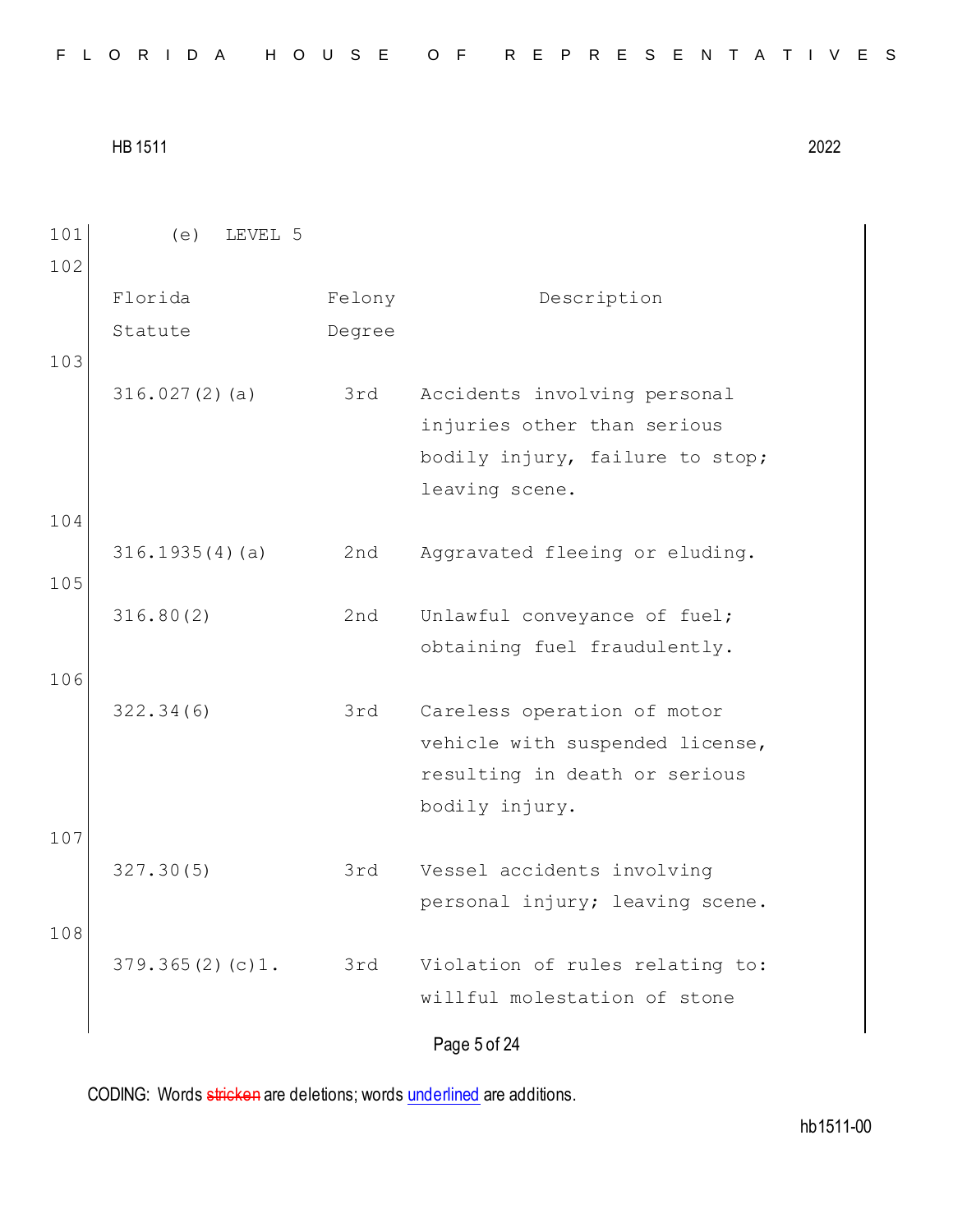Page 6 of 24 crab traps, lines, or buoys; illegal bartering, trading, or sale, conspiring or aiding in such barter, trade, or sale, or supplying, agreeing to supply, aiding in supplying, or giving away stone crab trap tags or certificates; making, altering, forging, counterfeiting, or reproducing stone crab trap tags; possession of forged, counterfeit, or imitation stone crab trap tags; and engaging in the commercial harvest of stone crabs while license is suspended or revoked. 109 379.367(4) 3rd Willful molestation of a commercial harvester's spiny lobster trap, line, or buoy. 110 379.407(5)(b)3. 3rd Possession of 100 or more undersized spiny lobsters. 111 381.0041(11)(b) 3rd Donate blood, plasma, or organs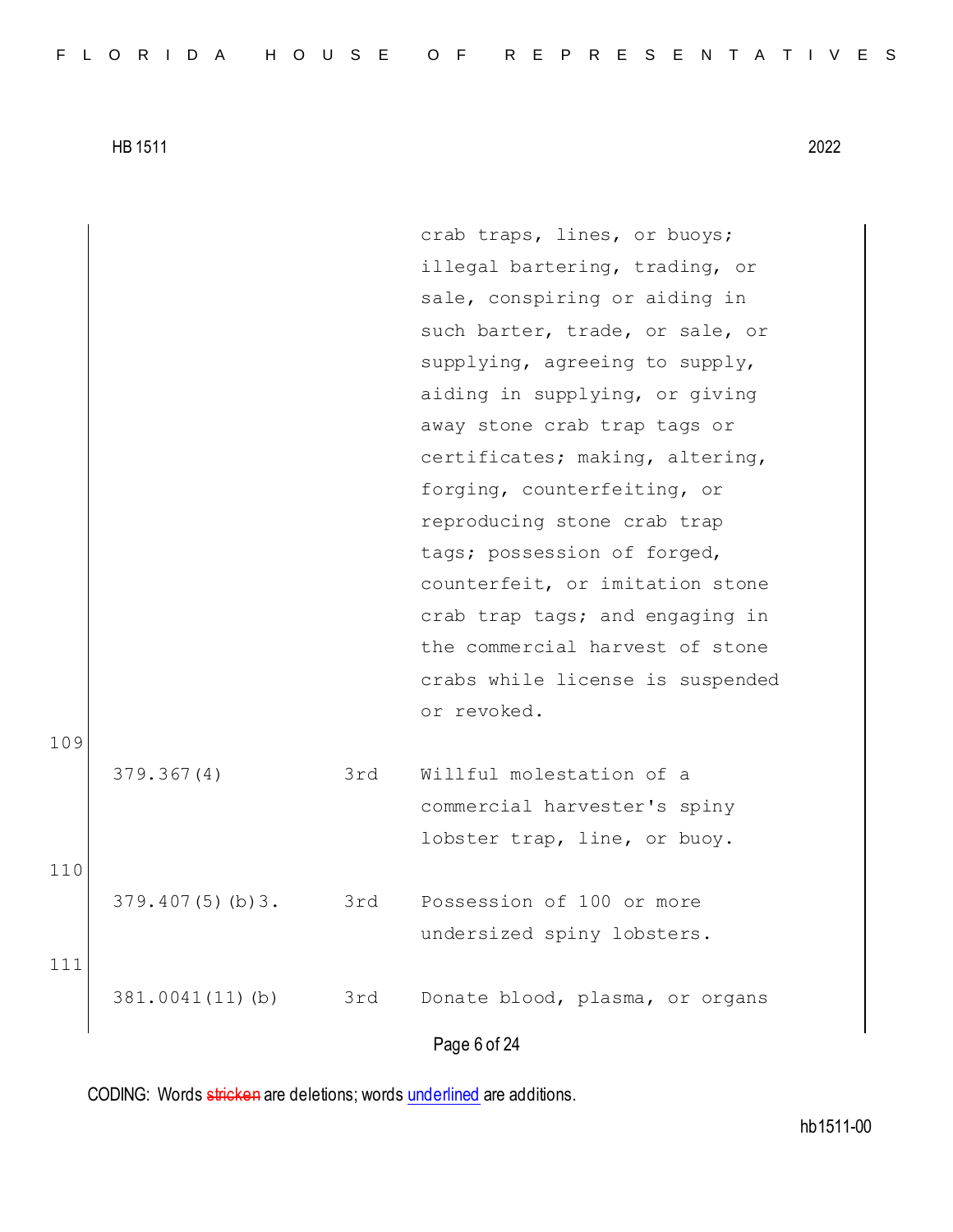|  |  |  |  |  |  |  |  |  | FLORIDA HOUSE OF REPRESENTATIVES |  |  |  |  |  |  |  |  |  |  |  |  |  |  |  |
|--|--|--|--|--|--|--|--|--|----------------------------------|--|--|--|--|--|--|--|--|--|--|--|--|--|--|--|
|--|--|--|--|--|--|--|--|--|----------------------------------|--|--|--|--|--|--|--|--|--|--|--|--|--|--|--|

Page 7 of 24 knowing HIV positive. 112 440.10(1)(g) 2nd Failure to obtain workers' compensation coverage. 113 440.105(5) 2nd Unlawful solicitation for the purpose of making workers' compensation claims. 114 440.381(2) 3rd Submission of false, misleading, or incomplete information with the purpose of avoiding or reducing workers' compensation premiums. 115 624.401(4)(b)2. 2nd Transacting insurance without a certificate or authority; premium collected \$20,000 or more but less than \$100,000. 116 626.902(1)(c) 2nd Representing an unauthorized insurer; repeat offender. 117 790.01(2) 3rd Carrying a concealed firearm. 118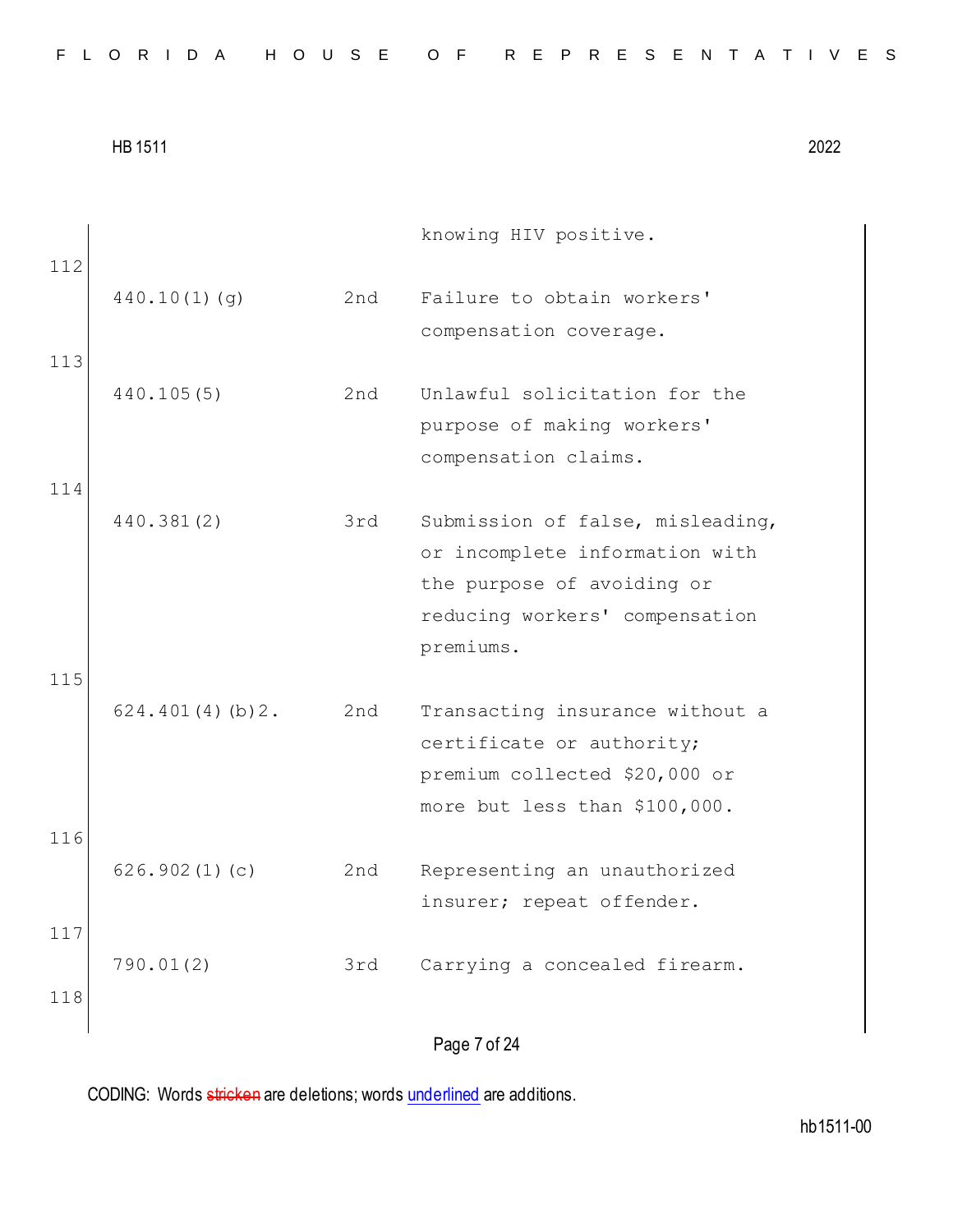|  |  |  |  |  |  |  |  |  |  |  |  |  | FLORIDA HOUSE OF REPRESENTATIVES |  |  |  |  |  |  |  |  |  |  |  |  |  |  |  |  |
|--|--|--|--|--|--|--|--|--|--|--|--|--|----------------------------------|--|--|--|--|--|--|--|--|--|--|--|--|--|--|--|--|
|--|--|--|--|--|--|--|--|--|--|--|--|--|----------------------------------|--|--|--|--|--|--|--|--|--|--|--|--|--|--|--|--|

|     | 790.162         | 2nd | Threat to throw or discharge     |
|-----|-----------------|-----|----------------------------------|
|     |                 |     | destructive device.              |
| 119 |                 |     |                                  |
|     | 790.163(1)      | 2nd | False report of bomb, explosive, |
|     |                 |     | weapon of mass destruction, or   |
|     |                 |     | use of firearms in violent       |
|     |                 |     | manner.                          |
| 120 |                 |     |                                  |
|     | 790.221(1)      | 2nd | Possession of short-barreled     |
|     |                 |     | shotgun or machine gun.          |
| 121 |                 |     |                                  |
|     | 790.23          | 2nd | Felons in possession of          |
|     |                 |     | firearms, ammunition, or         |
|     |                 |     | electronic weapons or devices.   |
| 122 |                 |     |                                  |
|     | 796.05(1)       | 2nd | Live on earnings of a            |
|     |                 |     | prostitute; 1st offense.         |
| 123 |                 |     |                                  |
|     | 800.04(6)(c)    | 3rd | Lewd or lascivious conduct;      |
|     |                 |     | offender less than 18 years of   |
|     |                 |     | age.                             |
| 124 |                 |     |                                  |
|     | $800.04(7)$ (b) | 2nd | Lewd or lascivious exhibition;   |
|     |                 |     | offender 18 years of age or      |
|     |                 |     | older.                           |
|     |                 |     | Page 8 of 24                     |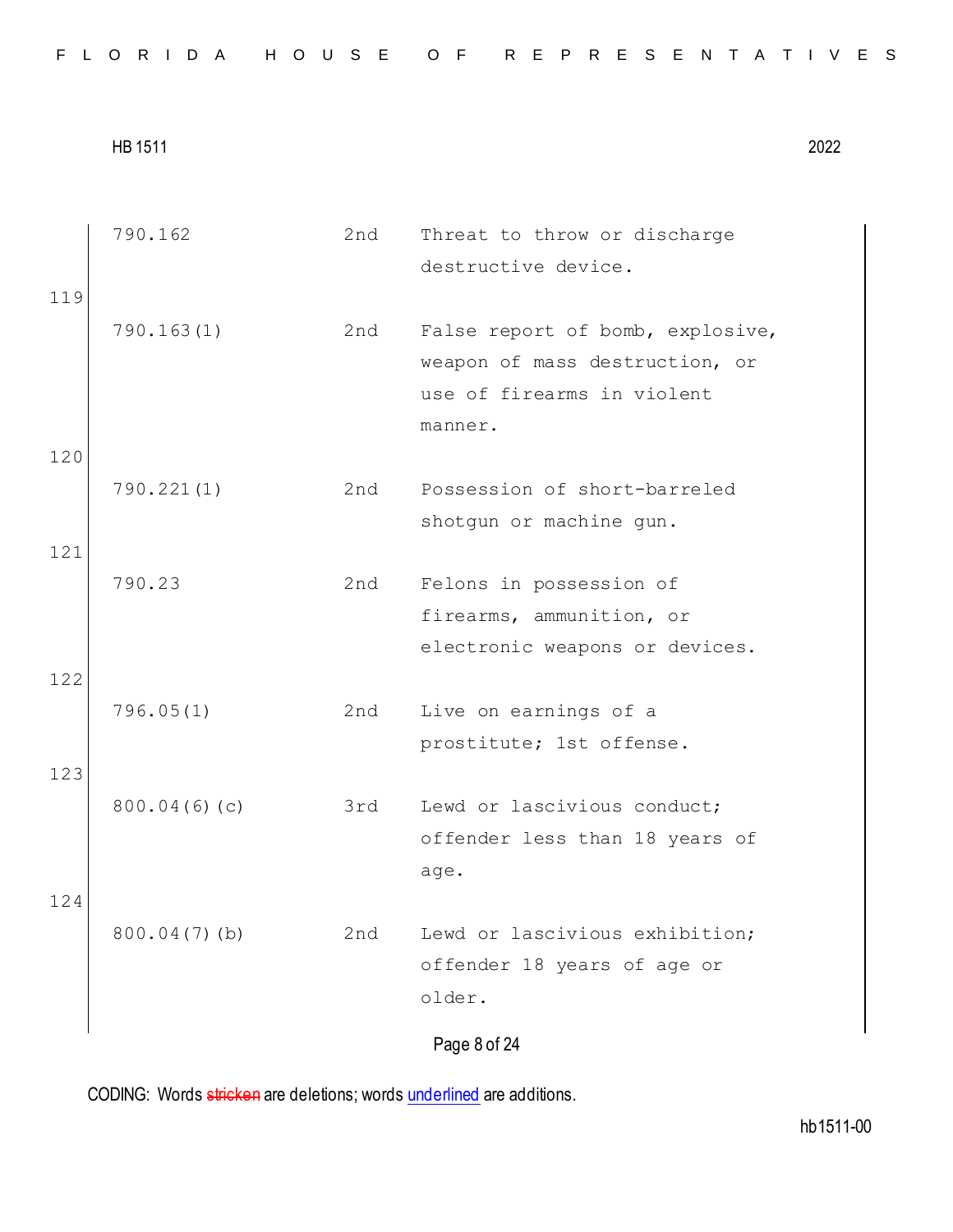Page 9 of 24 125 806.111(1) 3rd Possess, manufacture, or dispense fire bomb with intent to damage any structure or property. 126 812.0145(2)(b) 2nd Theft from person 65 years of age or older; \$10,000 or more but less than \$50,000. 127 812.015 (8)(a) & (c)-  $(e)$ 3rd Retail theft; property stolen is valued at \$750 or more and one or more specified acts. 128 812.015(8)(f) 3rd Retail theft; multiple thefts within specified period. 129 812.019(1) 2nd Stolen property; dealing in or trafficking in. 130 812.081(3) 2nd Trafficking in trade secrets. 131 812.131(2)(b) 3rd Robbery by sudden snatching. 132 812.16(2) 3rd Owning, operating, or conducting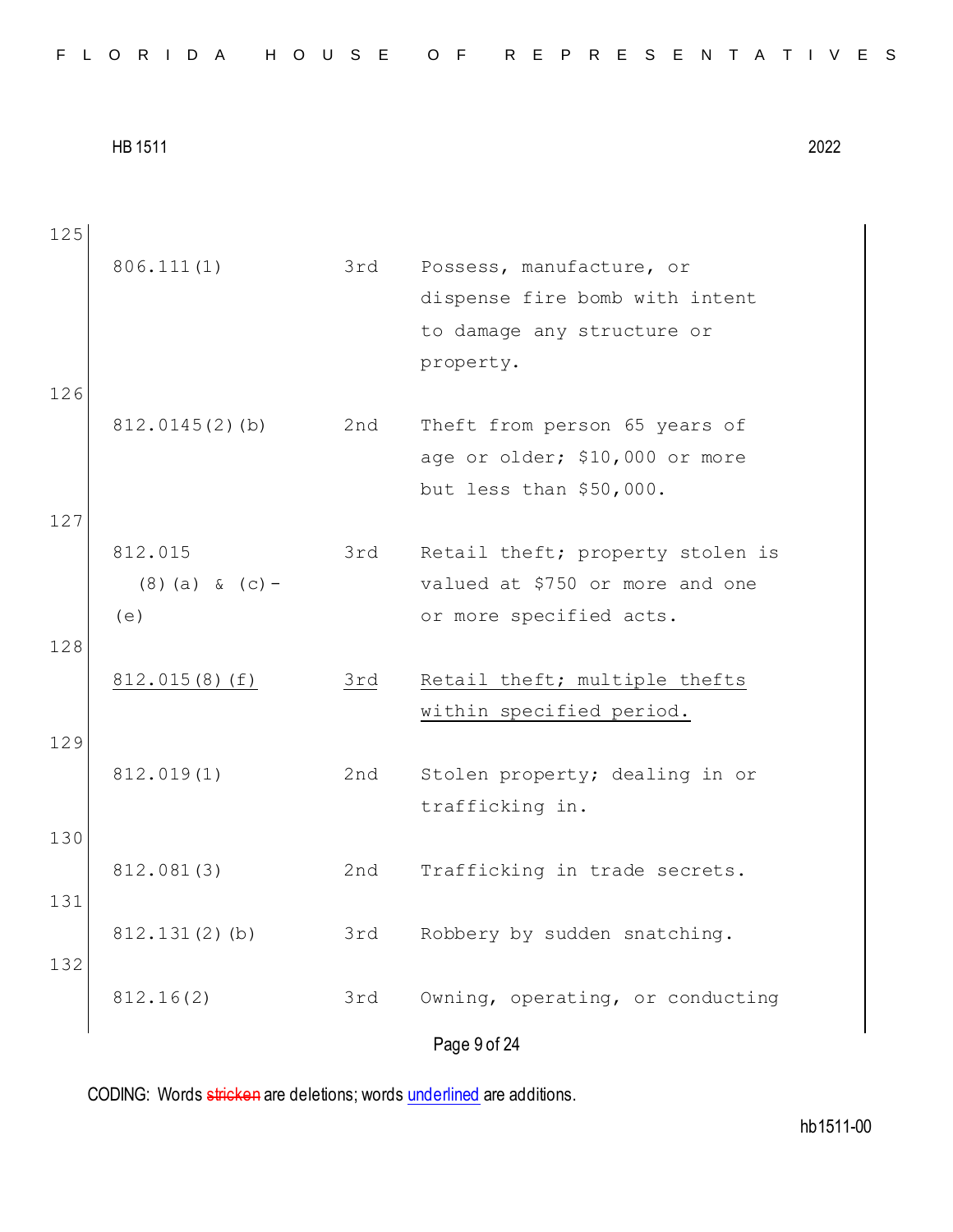|  |  |  |  |  |  |  |  |  | FLORIDA HOUSE OF REPRESENTATIVES |  |  |  |  |  |  |  |  |  |  |  |  |  |  |  |
|--|--|--|--|--|--|--|--|--|----------------------------------|--|--|--|--|--|--|--|--|--|--|--|--|--|--|--|
|--|--|--|--|--|--|--|--|--|----------------------------------|--|--|--|--|--|--|--|--|--|--|--|--|--|--|--|

| 133 |                 |     | a chop shop.                                         |
|-----|-----------------|-----|------------------------------------------------------|
|     | 817.034(4)(a)2. | 2nd | Communications fraud, value<br>\$20,000 to \$50,000. |
| 134 |                 |     |                                                      |
|     | 817.234(11)(b)  | 2nd | Insurance fraud; property value                      |
|     |                 |     | \$20,000 or more but less than                       |
|     |                 |     | \$100,000.                                           |
| 135 |                 |     |                                                      |
|     | $817.2341(1)$ , | 3rd | Filing false financial                               |
|     | $(2)$ (a) &     |     | statements, making false entries                     |
|     | $(3)$ (a)       |     | of material fact or false                            |
|     |                 |     | statements regarding property                        |
|     |                 |     | values relating to the solvency                      |
|     |                 |     | of an insuring entity.                               |
| 136 |                 |     |                                                      |
|     | 817.568(2)(b)   | 2nd | Fraudulent use of personal                           |
|     |                 |     | identification information;                          |
|     |                 |     | value of benefit, services                           |
|     |                 |     | received, payment avoided, or                        |
|     |                 |     | amount of injury or fraud,                           |
|     |                 |     | \$5,000 or more or use of                            |
|     |                 |     | personal identification                              |
|     |                 |     | information of 10 or more                            |
|     |                 |     | persons.                                             |
|     |                 |     |                                                      |

Page 10 of 24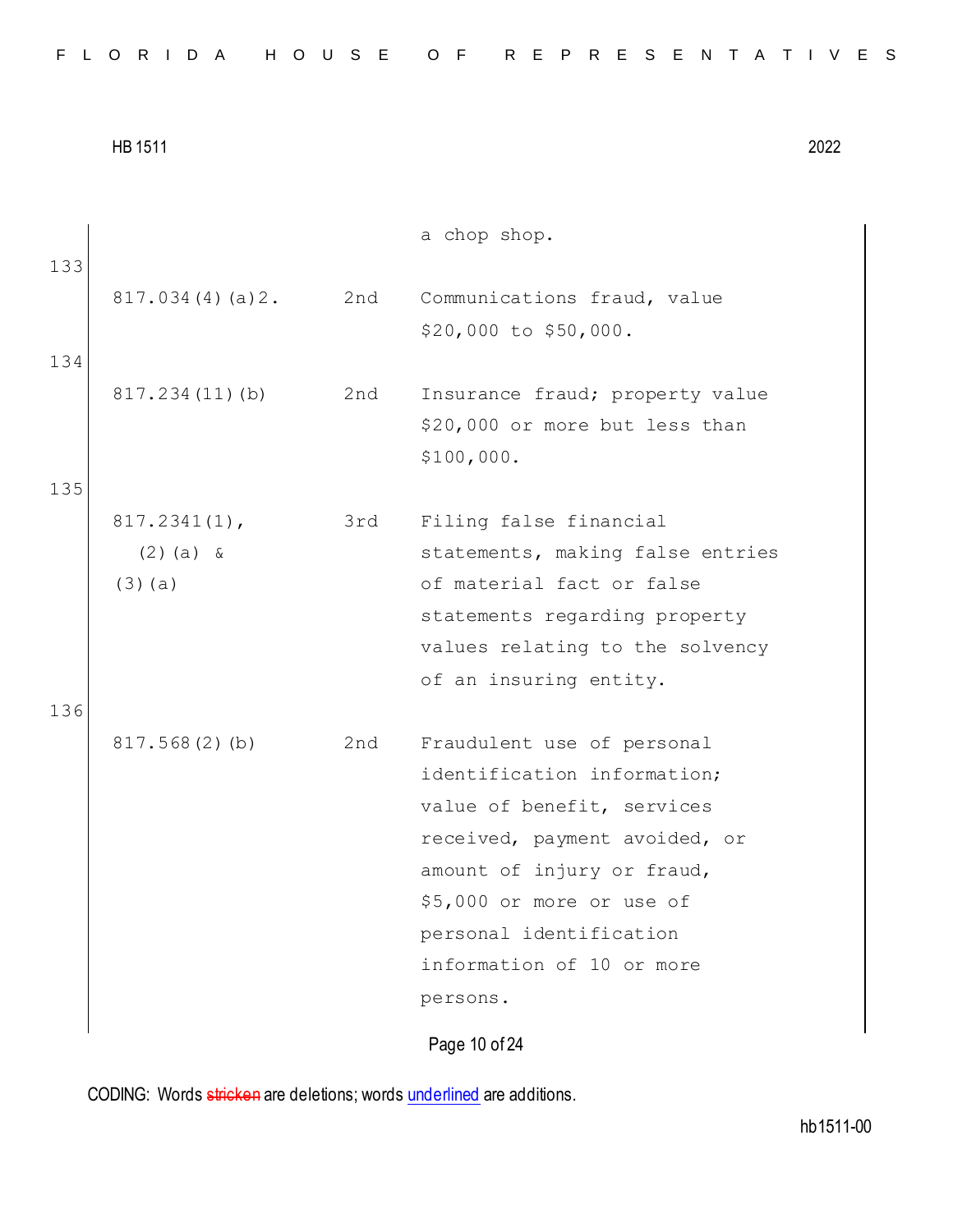| 137 |               |     |                                  |
|-----|---------------|-----|----------------------------------|
|     | 817.611(2)(a) | 2nd | Traffic in or possess 5 to 14    |
|     |               |     | counterfeit credit cards or      |
|     |               |     | related documents.               |
| 138 |               |     |                                  |
|     | 817.625(2)(b) | 2nd | Second or subsequent fraudulent  |
|     |               |     | use of scanning device, skimming |
|     |               |     | device, or reencoder.            |
| 139 |               |     |                                  |
|     | 825.1025(4)   | 3rd | Lewd or lascivious exhibition in |
|     |               |     | the presence of an elderly       |
|     |               |     | person or disabled adult.        |
| 140 |               |     |                                  |
|     | 827.071(4)    | 2nd | Possess with intent to promote   |
|     |               |     | any photographic material,       |
|     |               |     | motion picture, etc., which      |
|     |               |     | includes sexual conduct by a     |
|     |               |     | child.                           |
| 141 |               |     |                                  |
|     | 827.071(5)    | 3rd | Possess, control, or             |
|     |               |     | intentionally view any           |
|     |               |     | photographic material, motion    |
|     |               |     | picture, etc., which includes    |
|     |               |     | sexual conduct by a child.       |
| 142 |               |     |                                  |
|     |               |     | Page 11 of 24                    |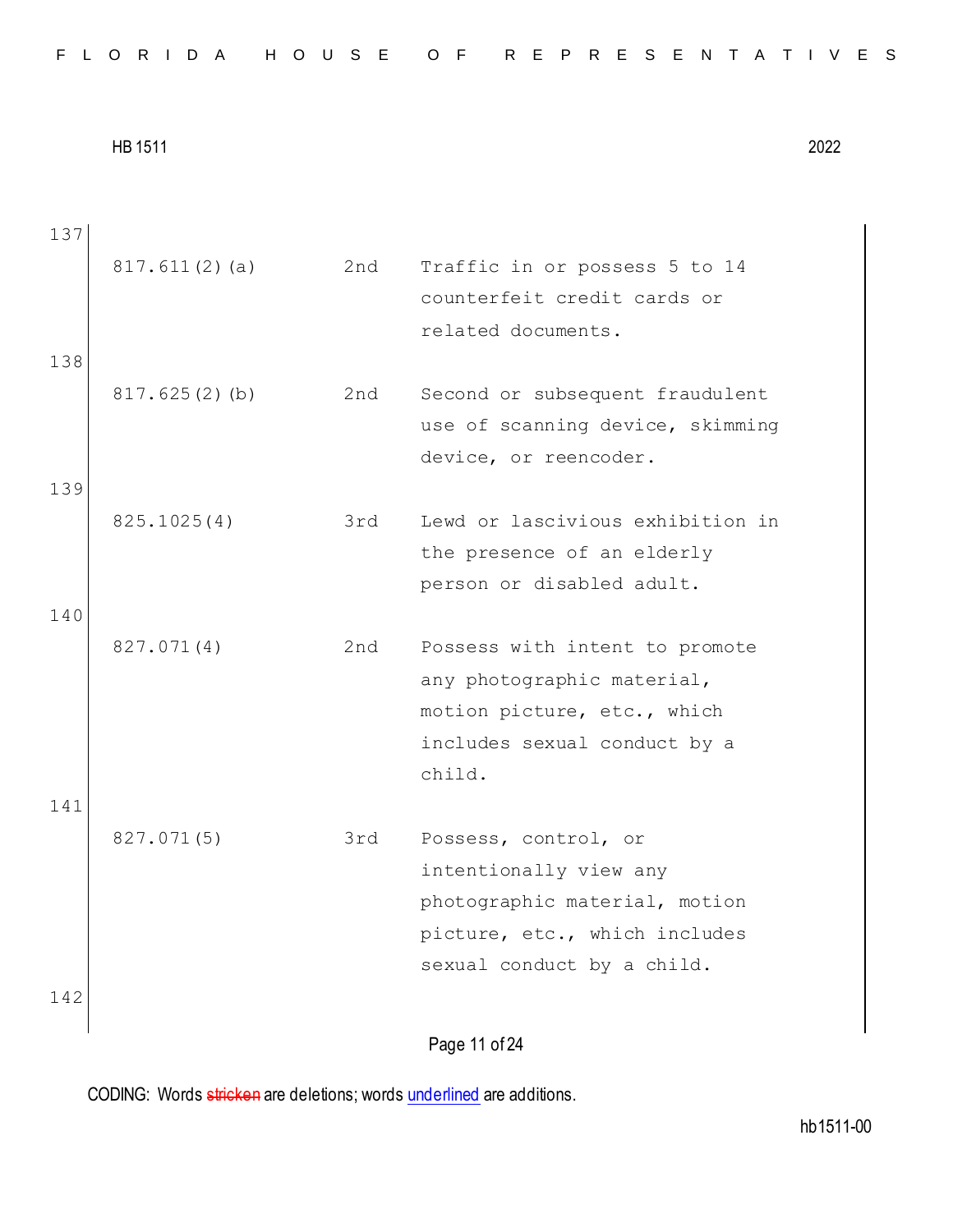|  |  |  |  |  |  |  |  |  |  |  |  |  | FLORIDA HOUSE OF REPRESENTATIVES |  |  |  |  |  |  |  |  |  |  |  |  |  |  |  |  |
|--|--|--|--|--|--|--|--|--|--|--|--|--|----------------------------------|--|--|--|--|--|--|--|--|--|--|--|--|--|--|--|--|
|--|--|--|--|--|--|--|--|--|--|--|--|--|----------------------------------|--|--|--|--|--|--|--|--|--|--|--|--|--|--|--|--|

|     | 828.12(2)       | 3rd | Tortures any animal with intent  |
|-----|-----------------|-----|----------------------------------|
|     |                 |     | to inflict intense pain, serious |
|     |                 |     | physical injury, or death.       |
| 143 |                 |     |                                  |
|     | $839.13(2)$ (b) | 2nd | Falsifying records of an         |
|     |                 |     | individual in the care and       |
|     |                 |     | custody of a state agency        |
|     |                 |     | involving great bodily harm or   |
|     |                 |     | death.                           |
| 144 |                 |     |                                  |
|     | 843.01          | 3rd | Resist officer with violence to  |
|     |                 |     | person; resist arrest with       |
|     |                 |     | violence.                        |
| 145 |                 |     |                                  |
|     | 847.0135(5)(b)  | 2nd | Lewd or lascivious exhibition    |
|     |                 |     | using computer; offender 18      |
|     |                 |     | years or older.                  |
| 146 |                 |     |                                  |
|     | 847.0137        | 3rd | Transmission of pornography by   |
|     | $(2)$ & $(3)$   |     | electronic device or equipment.  |
| 147 |                 |     |                                  |
|     | 847.0138        | 3rd | Transmission of material harmful |
|     | $(2)$ & $(3)$   |     | to minors to a minor by          |
|     |                 |     | electronic device or equipment.  |
| 148 |                 |     |                                  |
|     |                 |     |                                  |
|     |                 |     | Page 12 of 24                    |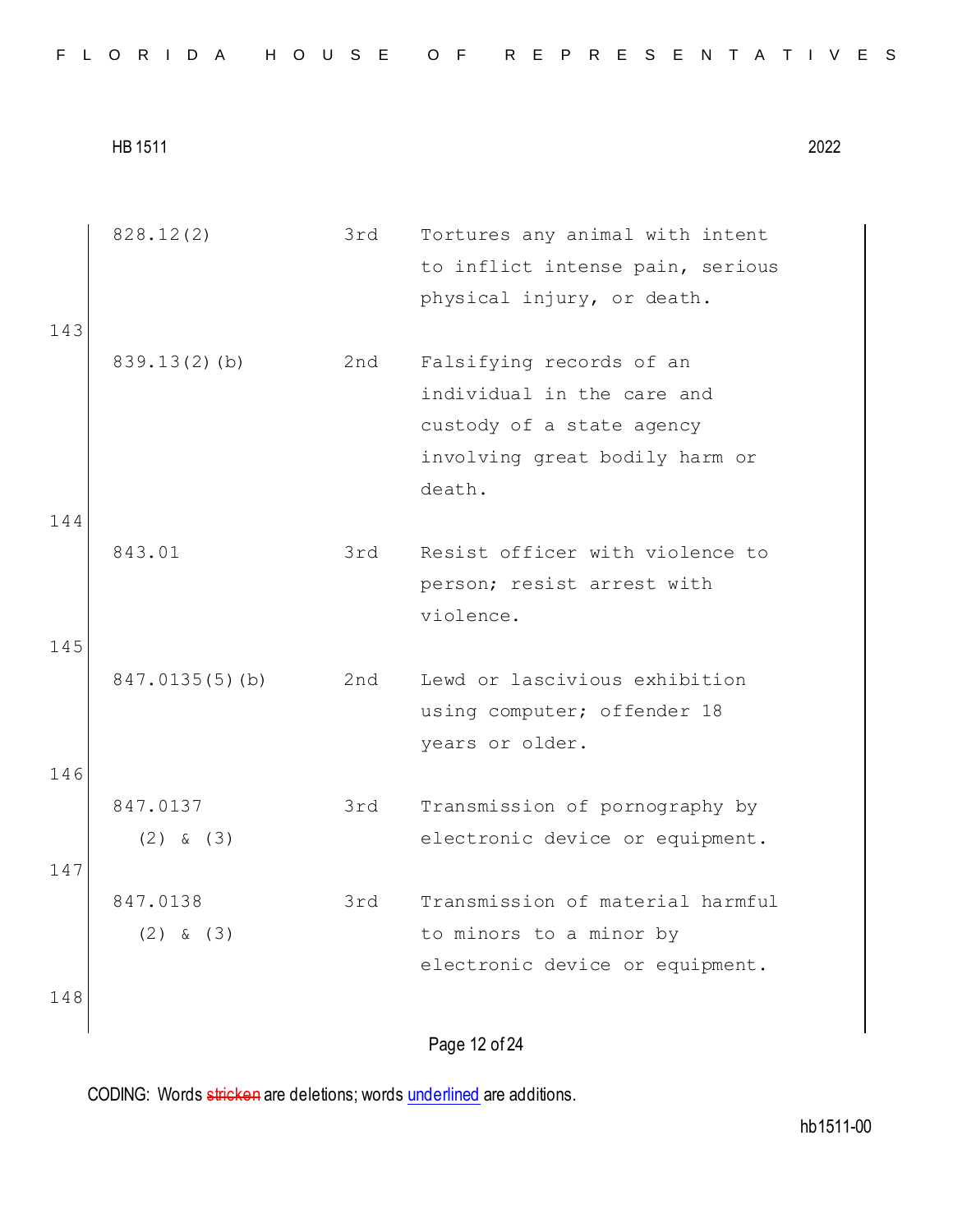|  |  |  |  |  |  |  |  |  |  | FLORIDA HOUSE OF REPRESENTATIVES |  |  |  |  |  |  |  |  |  |  |  |  |  |  |  |
|--|--|--|--|--|--|--|--|--|--|----------------------------------|--|--|--|--|--|--|--|--|--|--|--|--|--|--|--|
|--|--|--|--|--|--|--|--|--|--|----------------------------------|--|--|--|--|--|--|--|--|--|--|--|--|--|--|--|

|            | $874.05(1)$ (b)    | 2nd | Encouraging or recruiting<br>another to join a criminal gang;<br>second or subsequent offense.                                                                                                                                                                                                                                                                                            |
|------------|--------------------|-----|-------------------------------------------------------------------------------------------------------------------------------------------------------------------------------------------------------------------------------------------------------------------------------------------------------------------------------------------------------------------------------------------|
| 149<br>150 | 874.05(2)(a)       | 2nd | Encouraging or recruiting person<br>under 13 years of age to join a<br>criminal gang.                                                                                                                                                                                                                                                                                                     |
| 151        | $893.13(1)$ (a) 1. | 2nd | Sell, manufacture, or deliver<br>cocaine (or other s.<br>$893.03(1)$ (a), (1) (b), (1) (d),<br>$(2)$ (a), $(2)$ (b), or $(2)$ (c) 5.<br>drugs).                                                                                                                                                                                                                                           |
|            | 893.13(1)(c)2.     | 2nd | Sell, manufacture, or deliver<br>cannabis (or other s.<br>$893.03(1)(c)$ , $(2)(c)1.$<br>$(2)$ (c) $2.$ , (2) (c) $3.$ , (2) (c) $6.$ ,<br>$(2)$ (c) 7., (2) (c) 8., (2) (c) 9.,<br>$(2)$ (c) 10., (3), or (4) drugs)<br>within 1,000 feet of a child<br>care facility, school, or state,<br>county, or municipal park or<br>publicly owned recreational<br>facility or community center. |
|            |                    |     | Page 13 of 24                                                                                                                                                                                                                                                                                                                                                                             |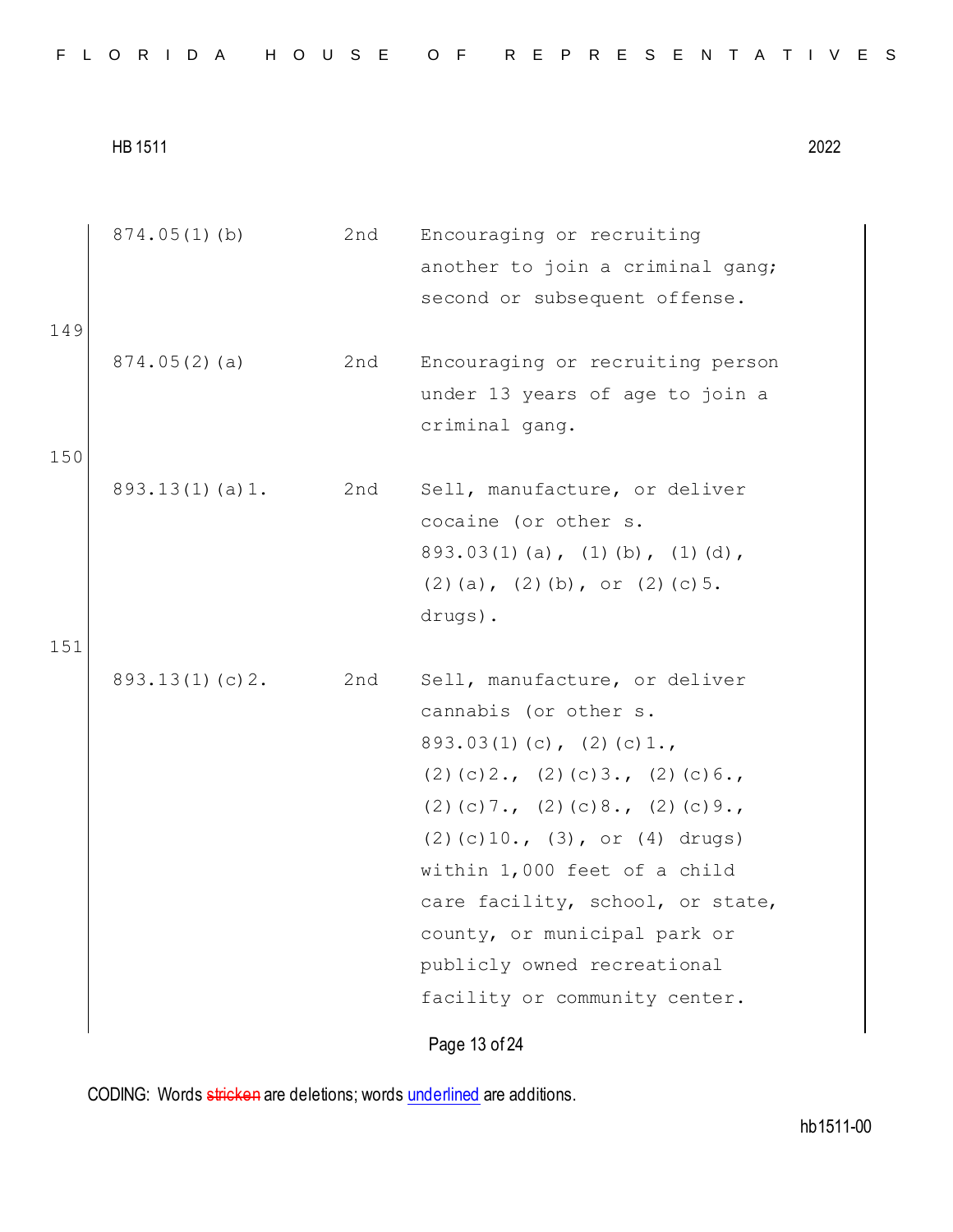|  |  |  |  |  |  |  |  |  |  | FLORIDA HOUSE OF REPRESENTATIVES |  |  |  |  |  |  |  |  |  |  |  |  |  |  |  |
|--|--|--|--|--|--|--|--|--|--|----------------------------------|--|--|--|--|--|--|--|--|--|--|--|--|--|--|--|
|--|--|--|--|--|--|--|--|--|--|----------------------------------|--|--|--|--|--|--|--|--|--|--|--|--|--|--|--|

Page 14 of 24 152 893.13(1)(d)1. 1st Sell, manufacture, or deliver cocaine (or other s. 893.03(1)(a), (1)(b), (1)(d),  $(2)(a)$ ,  $(2)(b)$ , or  $(2)(c)5$ . drugs) within 1,000 feet of university. 153 893.13(1)(e)2. 2nd Sell, manufacture, or deliver cannabis or other drug prohibited under s.  $893.03(1)(c), (2)(c)1.,$ (2)(c)2., (2)(c)3., (2)(c)6., (2)(c)7., (2)(c)8., (2)(c)9., (2)(c)10., (3), or (4) within 1,000 feet of property used for religious services or a specified business site. 154 893.13(1)(f)1. 1st Sell, manufacture, or deliver cocaine (or other s. 893.03(1)(a), (1)(b), (1)(d), or  $(2)(a)$ ,  $(2)(b)$ , or  $(2)(c)5$ . drugs) within 1,000 feet of public housing facility.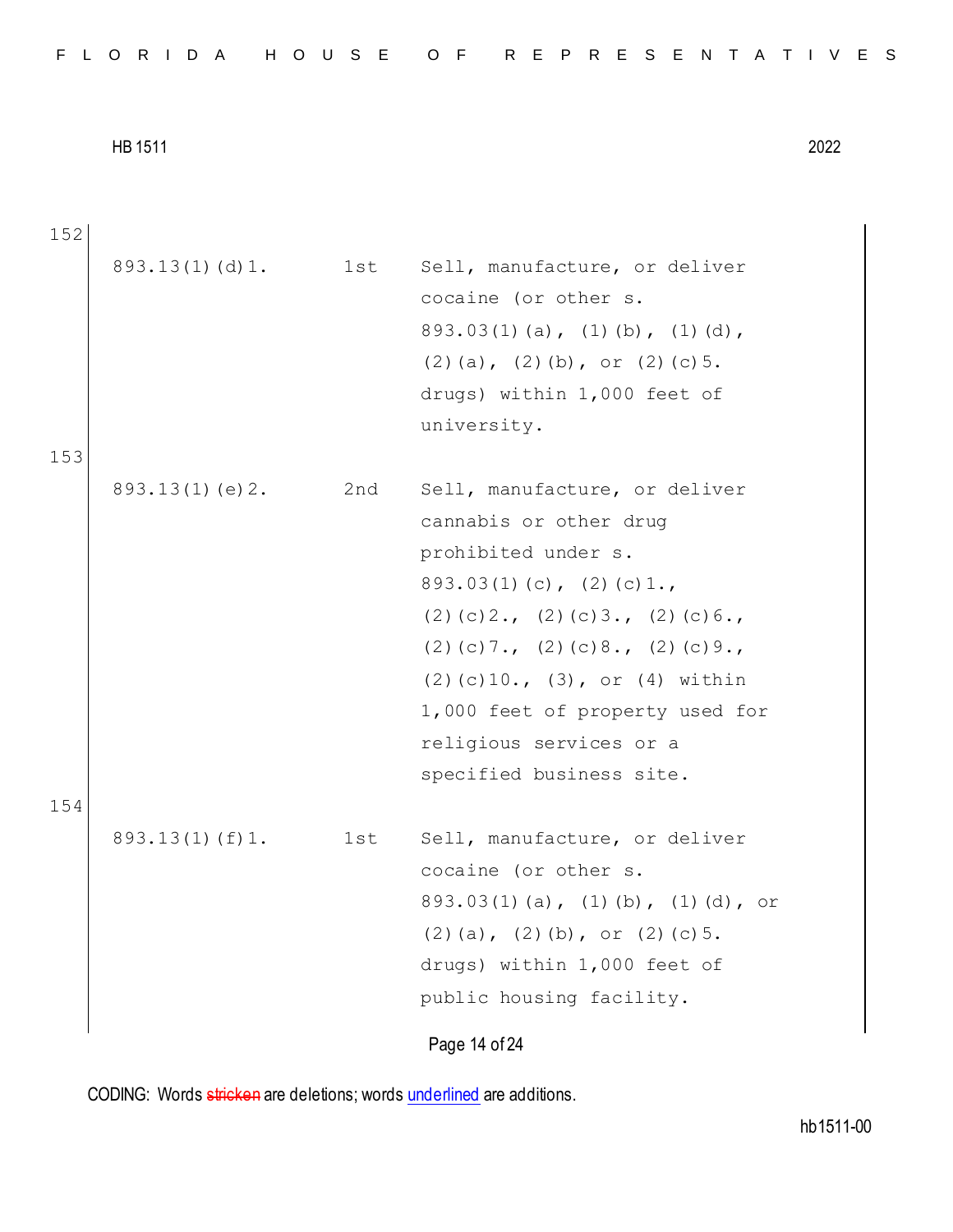Page 15 of 24 155 893.13(4)(b) 2nd Use or hire of minor; deliver to minor other controlled substance. 156 893.1351(1) 3rd Ownership, lease, or rental for trafficking in or manufacturing of controlled substance. 157 158 (f) LEVEL 6 159 Florida Statute Felony Degree Description 160 316.027(2)(b) 2nd Leaving the scene of a crash involving serious bodily injury. 161 316.193(2)(b) 3rd Felony DUI, 4th or subsequent conviction. 162 400.9935(4)(c) 2nd Operating a clinic, or offering services requiring licensure, without a license. 163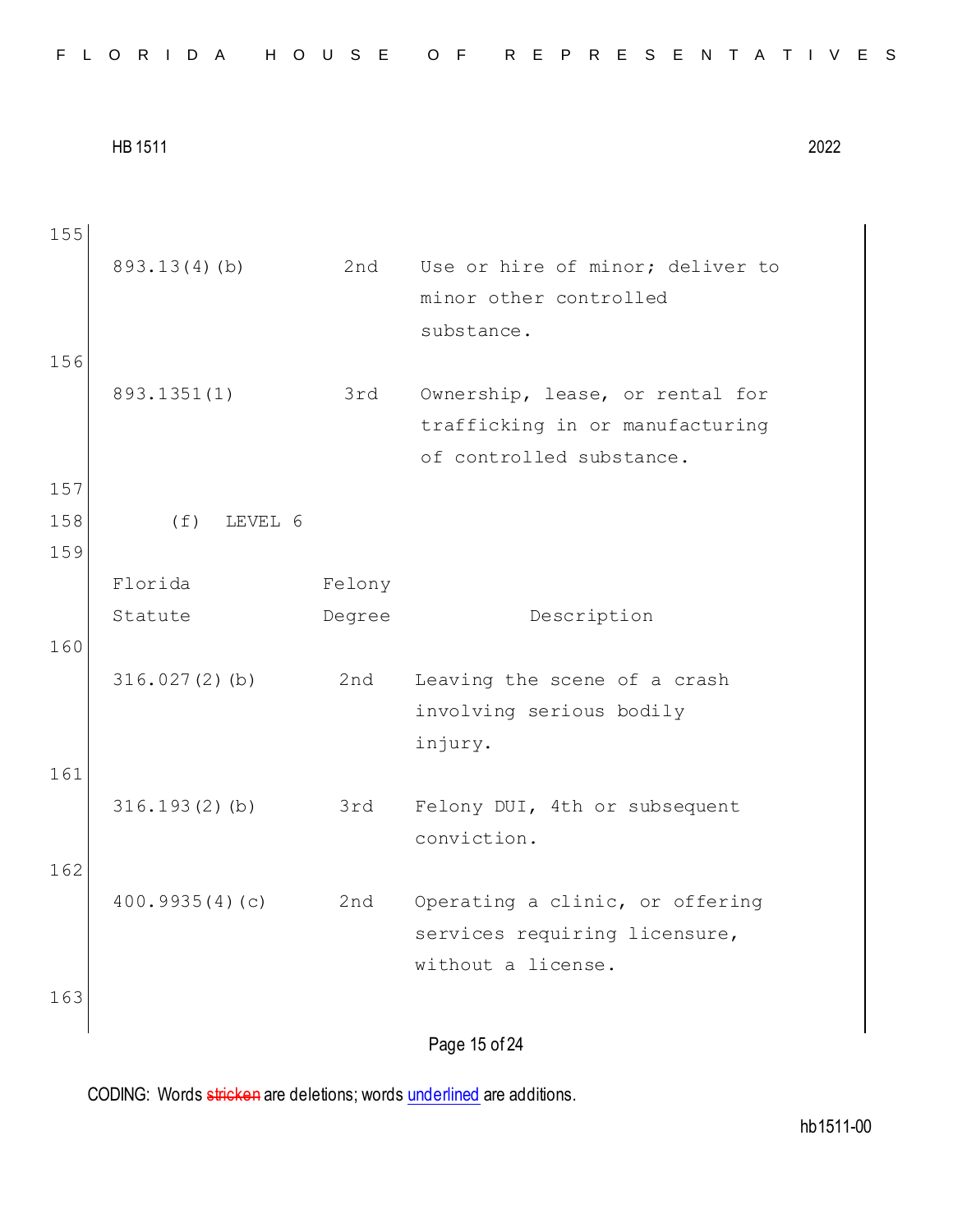|  |  |  |  |  |  |  |  |  |  |  | FLORIDA HOUSE OF REPRESENTATIVES |  |  |  |  |  |  |  |  |  |  |  |  |  |  |  |  |
|--|--|--|--|--|--|--|--|--|--|--|----------------------------------|--|--|--|--|--|--|--|--|--|--|--|--|--|--|--|--|
|--|--|--|--|--|--|--|--|--|--|--|----------------------------------|--|--|--|--|--|--|--|--|--|--|--|--|--|--|--|--|

|     | 499.0051(2)   | 2nd | Knowing forgery of transaction<br>history, transaction |
|-----|---------------|-----|--------------------------------------------------------|
|     |               |     | information, or transaction                            |
|     |               |     | statement.                                             |
| 164 |               |     |                                                        |
|     | 499.0051(3)   | 2nd | Knowing purchase or receipt of                         |
|     |               |     | prescription drug from                                 |
|     |               |     | unauthorized person.                                   |
| 165 |               |     |                                                        |
|     | 499.0051(4)   | 2nd | Knowing sale or transfer of                            |
|     |               |     | prescription drug to                                   |
|     |               |     | unauthorized person.                                   |
| 166 |               |     |                                                        |
|     |               |     |                                                        |
|     | 775.0875(1)   | 3rd | Taking firearm from law                                |
|     |               |     | enforcement officer.                                   |
| 167 |               |     |                                                        |
|     | 784.021(1)(a) | 3rd | Aggravated assault; deadly                             |
|     |               |     | weapon without intent to kill.                         |
| 168 |               |     |                                                        |
|     | 784.021(1)(b) | 3rd | Aggravated assault; intent to                          |
|     |               |     | commit felony.                                         |
| 169 |               |     |                                                        |
|     | 784.041       | 3rd | Felony battery; domestic                               |
|     |               |     | battery by strangulation.                              |
|     |               |     |                                                        |
| 170 |               |     |                                                        |
|     |               |     | Page 16 of 24                                          |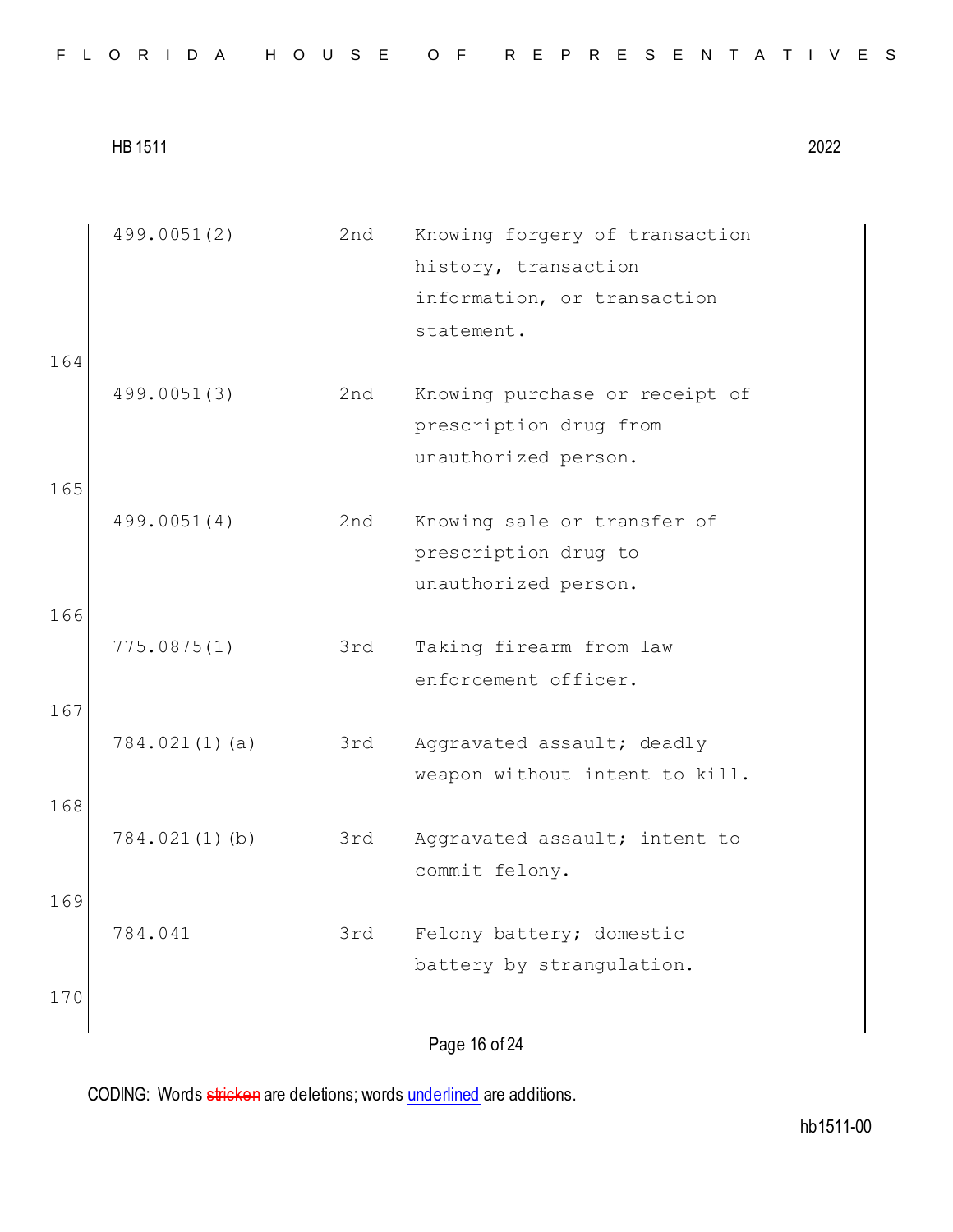|  |  |  |  |  | FLORIDA HOUSE OF REPRESENTATIVES |  |
|--|--|--|--|--|----------------------------------|--|
|--|--|--|--|--|----------------------------------|--|

|            | 784.048(3)       | 3rd | Aggravated stalking; credible<br>threat.                                  |
|------------|------------------|-----|---------------------------------------------------------------------------|
| 171<br>172 | 784.048(5)       | 3rd | Aggravated stalking of person<br>under 16.                                |
|            | 784.07(2)(c)     | 2nd | Aggravated assault on law<br>enforcement officer.                         |
| 173        | $784.074(1)$ (b) | 2nd | Aggravated assault on sexually<br>violent predators facility<br>staff.    |
| 174<br>175 | $784.08(2)$ (b)  | 2nd | Aggravated assault on a person<br>65 years of age or older.               |
|            | 784.081(2)       | 2nd | Aggravated assault on specified<br>official or employee.                  |
| 176        | 784.082(2)       | 2nd | Aggravated assault by detained<br>person on visitor or other<br>detainee. |
| 177        | 784.083(2)       | 2nd | Aggravated assault on code<br>inspector.                                  |
|            |                  |     | Page 17 of 24                                                             |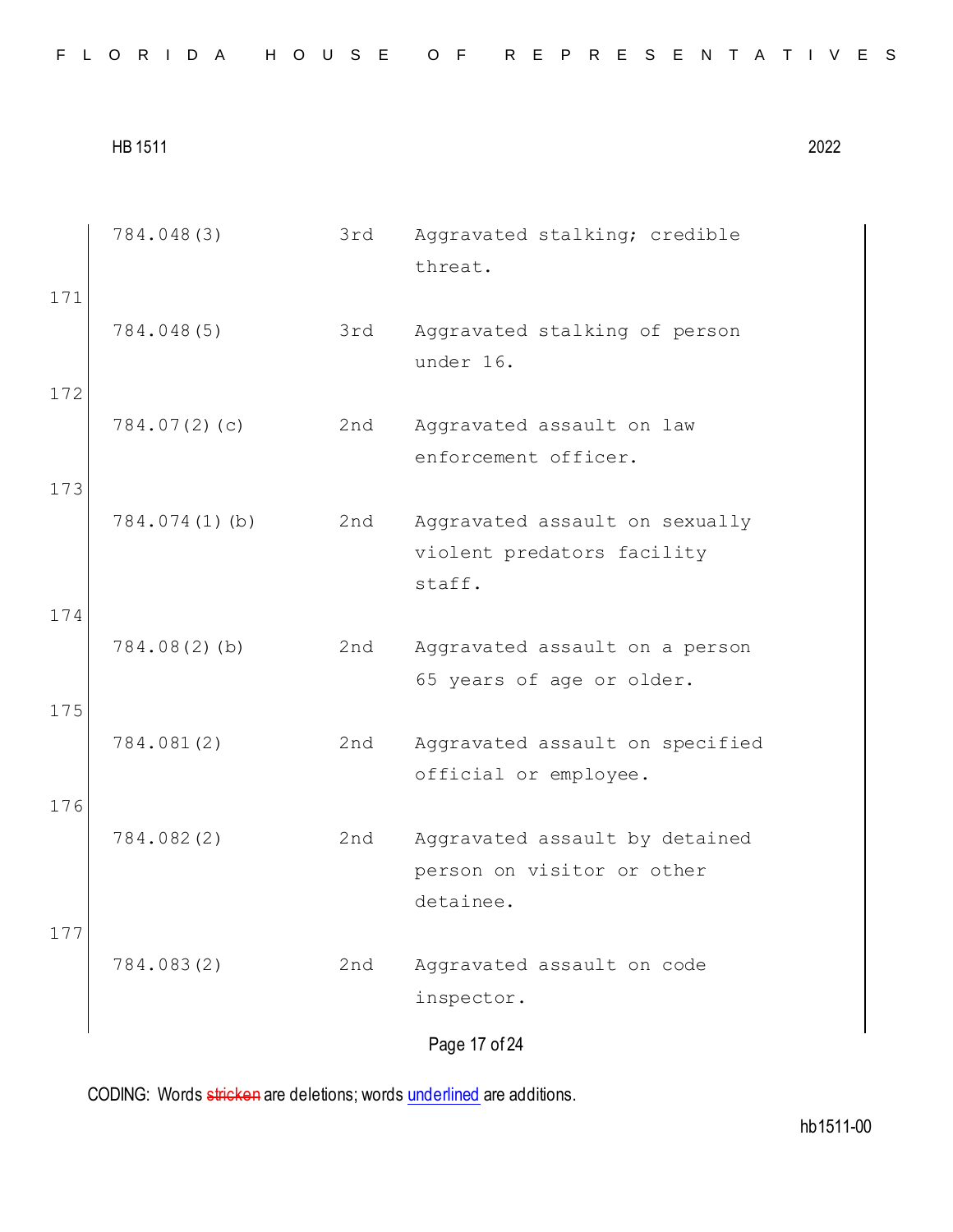| FLORIDA HOUSE OF REPRESENTATIVES |  |
|----------------------------------|--|
|----------------------------------|--|

Page 18 of 24 178 787.02(2) 3rd False imprisonment; restraining with purpose other than those in s. 787.01. 179 790.115(2)(d) 2nd Discharging firearm or weapon on school property. 180 790.161(2) 2nd Make, possess, or throw destructive device with intent to do bodily harm or damage property. 181 790.164(1) 2nd False report concerning bomb, explosive, weapon of mass destruction, act of arson or violence to state property, or use of firearms in violent manner. 182 790.19 2nd Shooting or throwing deadly missiles into dwellings, vessels, or vehicles. 183 794.011(8)(a) 3rd Solicitation of minor to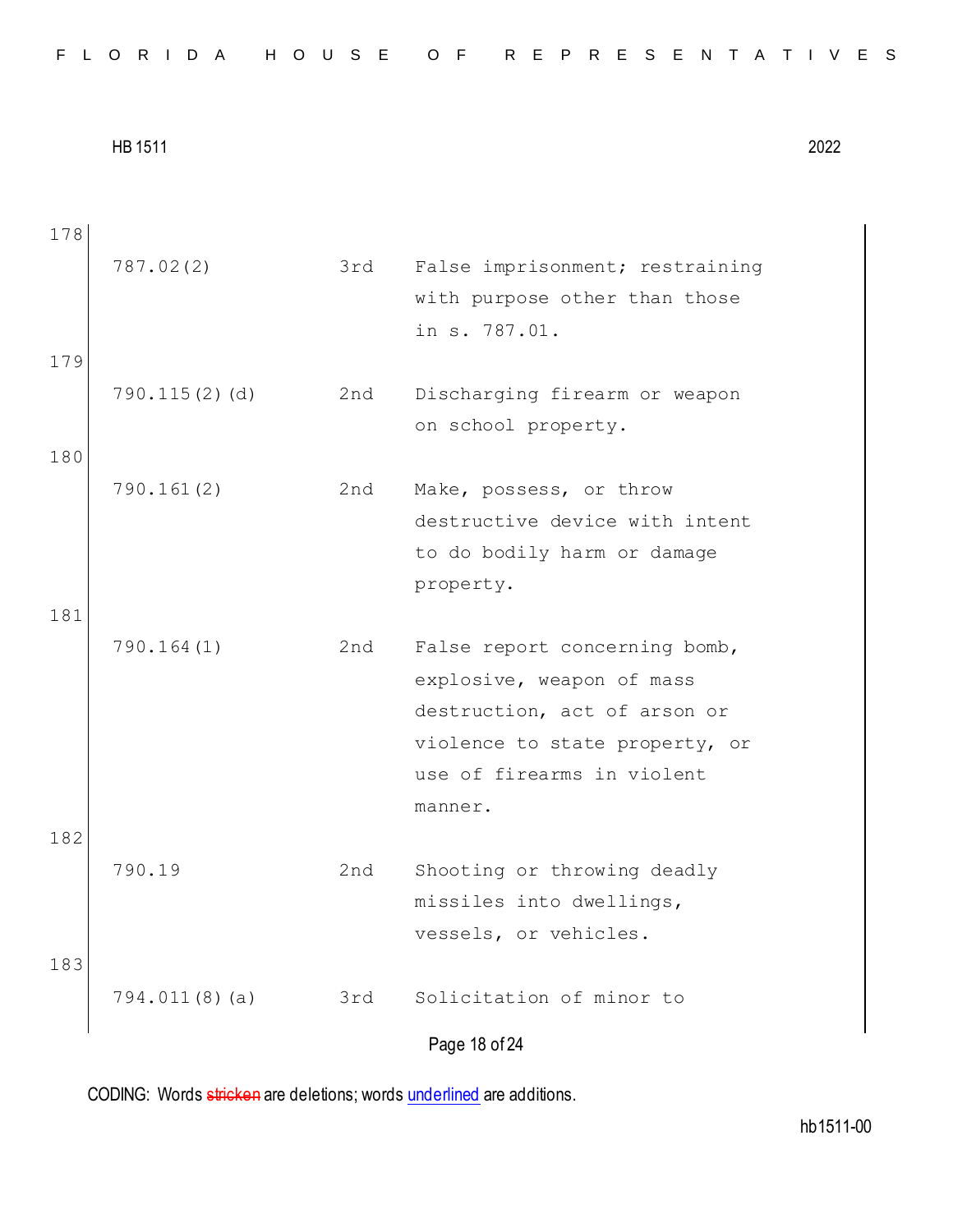|  |  |  | FLORIDA HOUSE OF REPRESENTATIVES |  |  |  |  |  |  |  |  |  |  |  |  |  |  |  |  |  |  |  |  |  |
|--|--|--|----------------------------------|--|--|--|--|--|--|--|--|--|--|--|--|--|--|--|--|--|--|--|--|--|
|--|--|--|----------------------------------|--|--|--|--|--|--|--|--|--|--|--|--|--|--|--|--|--|--|--|--|--|

| 184 |                 |     | participate in sexual activity<br>by custodial adult.                                                                                |
|-----|-----------------|-----|--------------------------------------------------------------------------------------------------------------------------------------|
|     | 794.05(1)       | 2nd | Unlawful sexual activity with<br>specified minor.                                                                                    |
| 185 | $800.04(5)$ (d) | 3rd | Lewd or lascivious molestation;<br>victim 12 years of age or older<br>but less than 16 years of age;<br>offender less than 18 years. |
| 186 | $800.04(6)$ (b) | 2nd | Lewd or lascivious conduct;                                                                                                          |
| 187 |                 |     | offender 18 years of age or<br>older.                                                                                                |
|     | 806.031(2)      | 2nd | Arson resulting in great bodily<br>harm to firefighter or any<br>other person.                                                       |
| 188 |                 |     |                                                                                                                                      |
|     | 810.02(3)(c)    | 2nd | Burglary of occupied structure;<br>unarmed; no assault or battery.                                                                   |
| 189 | 810.145(8)(b)   | 2nd | Video voyeurism; certain minor<br>victims; 2nd or subsequent<br>offense.                                                             |
|     |                 |     | Page 19 of 24                                                                                                                        |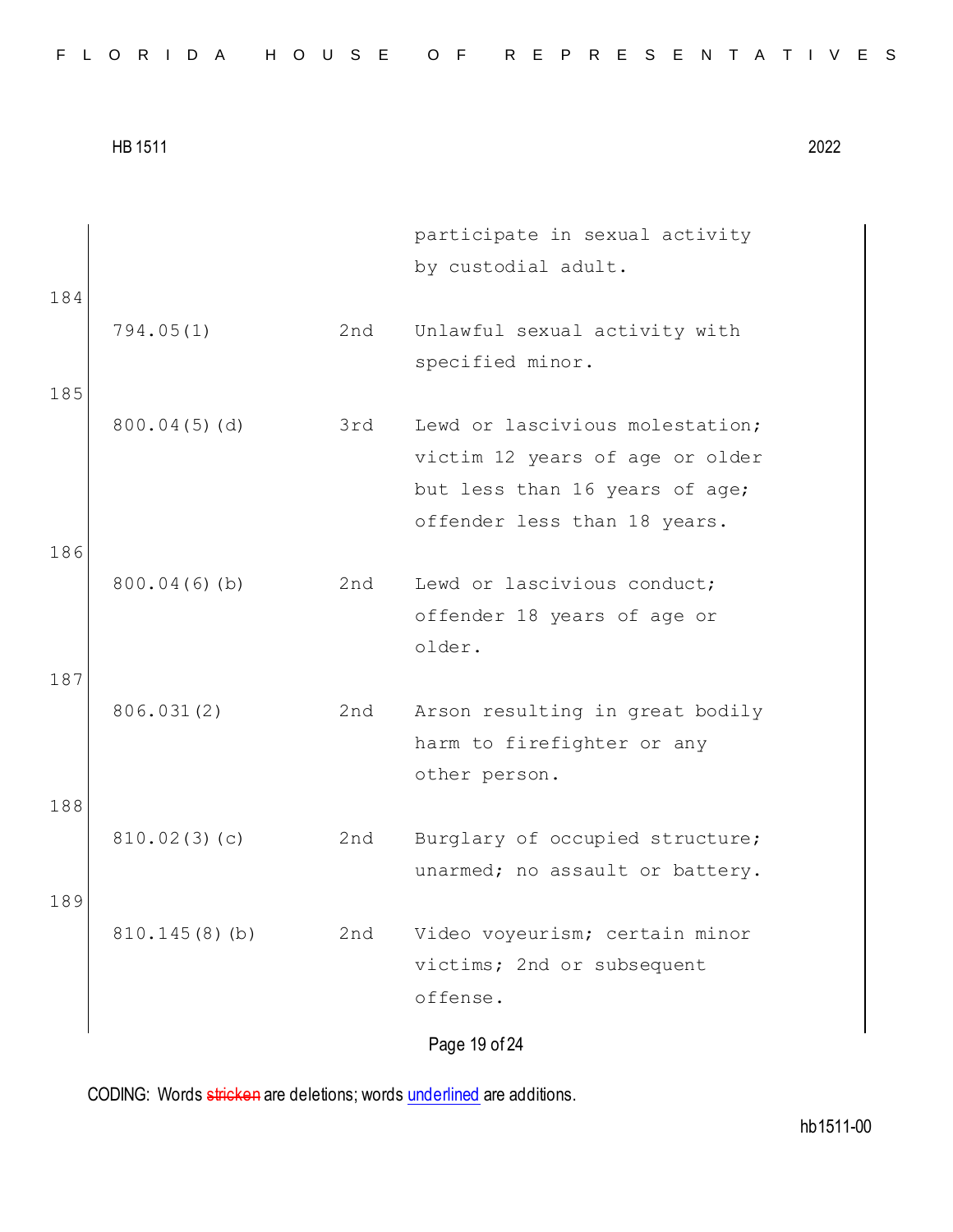| 190 |                  |     |                                                           |
|-----|------------------|-----|-----------------------------------------------------------|
|     | 812.014(2)(b)1.  | 2nd | Property stolen \$20,000 or                               |
|     |                  |     | more, but less than \$100,000,                            |
|     |                  |     | grand theft in 2nd degree.                                |
| 191 |                  |     |                                                           |
|     | 812.014(6)       | 2nd | Theft; property stolen \$3,000                            |
|     |                  |     | or more; coordination of                                  |
|     |                  |     | others.                                                   |
| 192 |                  |     |                                                           |
|     | $812.015(9)$ (a) | 2nd | Retail theft; property stolen                             |
|     |                  |     | \$750 or more; second or                                  |
|     |                  |     | subsequent conviction.                                    |
| 193 |                  |     |                                                           |
|     | 812.015(9)(b)    | 2nd | Retail theft; aggregated                                  |
|     |                  |     | property stolen within 30 days                            |
|     |                  |     | is \$3,000 or more; coordination                          |
|     |                  |     | of others.                                                |
| 194 |                  |     |                                                           |
|     | 812.015(9)(d)    | 2nd | Retail theft; multiple thefts<br>within specified period. |
| 195 |                  |     |                                                           |
|     | 812.13(2)(c)     | 2nd | Robbery, no firearm or other                              |
|     |                  |     | weapon (strong-arm robbery).                              |
| 196 |                  |     |                                                           |
|     | 817.4821(5)      | 2nd | Possess cloning paraphernalia                             |
|     |                  |     |                                                           |
|     |                  |     | Page 20 of 24                                             |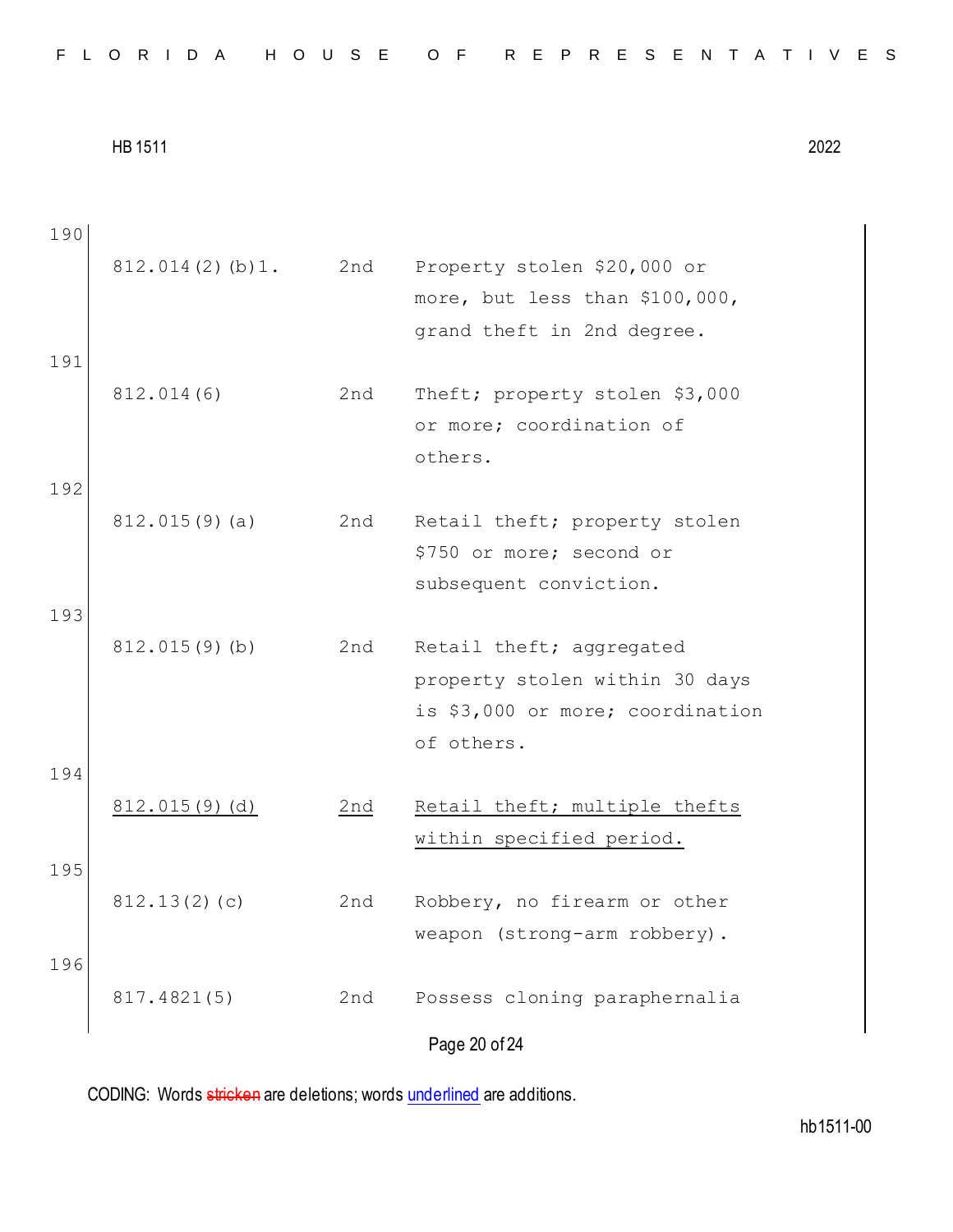|  |  |  |  |  |  |  |  |  |  | FLORIDA HOUSE OF REPRESENTATIVES |  |  |  |  |  |  |  |  |  |  |  |  |  |  |  |
|--|--|--|--|--|--|--|--|--|--|----------------------------------|--|--|--|--|--|--|--|--|--|--|--|--|--|--|--|
|--|--|--|--|--|--|--|--|--|--|----------------------------------|--|--|--|--|--|--|--|--|--|--|--|--|--|--|--|

| 197        |                    |     | with intent to create cloned<br>cellular telephones.                                               |
|------------|--------------------|-----|----------------------------------------------------------------------------------------------------|
|            | $817.49(2)$ (b) 2. | 2nd | Willful making of a false<br>report of a crime resulting in<br>death.                              |
| 198        | 817.505(4)(b)      | 2nd | Patient brokering; 10 or more<br>patients.                                                         |
| 199<br>200 | 825.102(1)         | 3rd | Abuse of an elderly person or<br>disabled adult.                                                   |
| 201        | 825.102(3)(c)      | 3rd | Neglect of an elderly person or<br>disabled adult.                                                 |
|            | 825.1025(3)        | 3rd | Lewd or lascivious molestation<br>of an elderly person or<br>disabled adult.                       |
| 202        | 825.103(3)(c)      | 3rd | Exploiting an elderly person or<br>disabled adult and property is<br>valued at less than \$10,000. |
| 203        | 827.03(2)(c)       | 3rd | Abuse of a child.<br>Page 21 of 24                                                                 |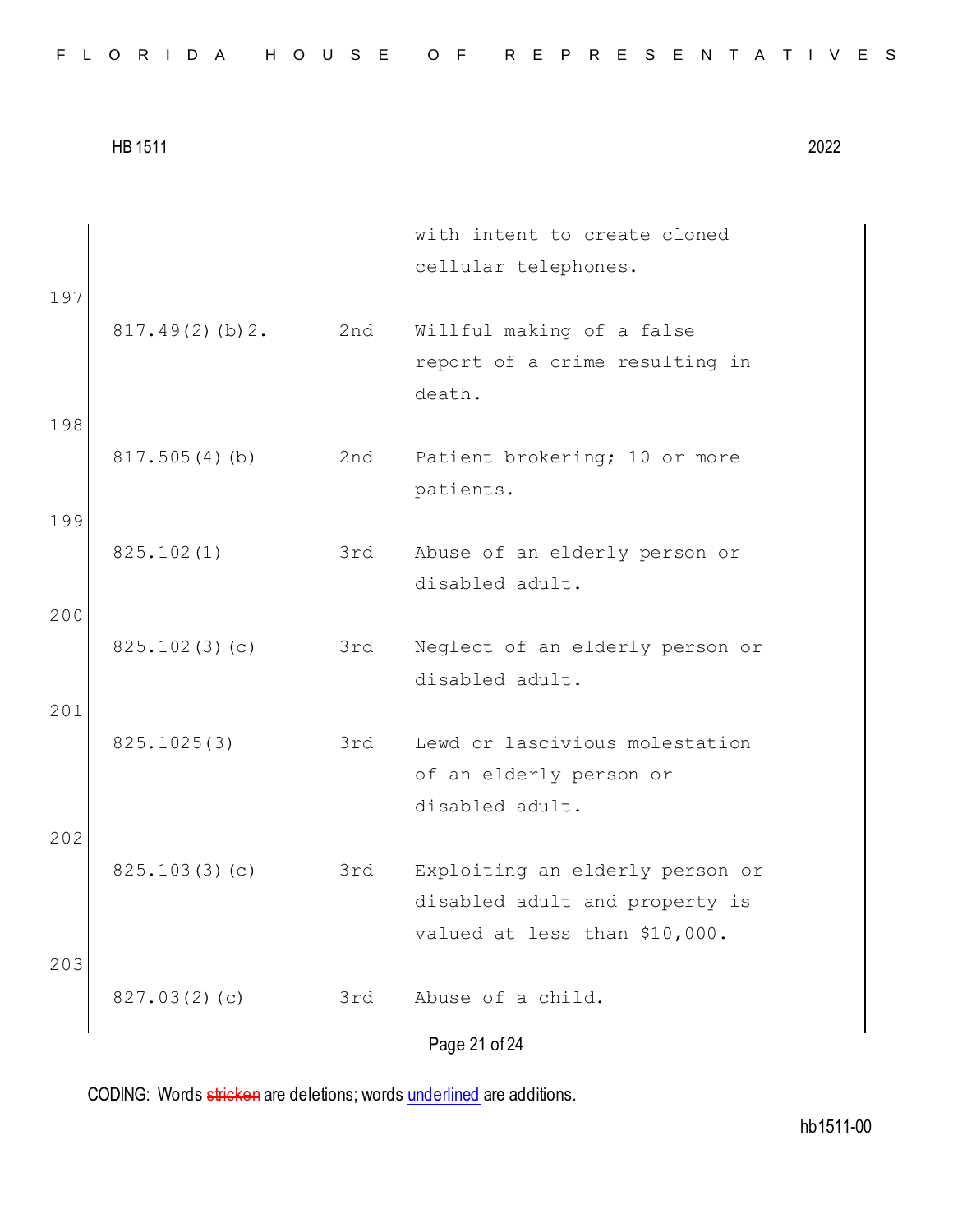Page 22 of 24 204 827.03(2)(d) 3rd Neglect of a child. 205 827.071(2) & (3) 2nd Use or induce a child in a sexual performance, or promote or direct such performance. 206 836.05 2nd Threats; extortion. 207 836.10 2nd Written or electronic threats to kill, do bodily injury, or conduct a mass shooting or an act of terrorism. 208 843.12 3rd Aids or assists person to escape. 209 847.011 3rd Distributing, offering to distribute, or possessing with intent to distribute obscene materials depicting minors. 210 847.012 3rd Knowingly using a minor in the production of materials harmful to minors.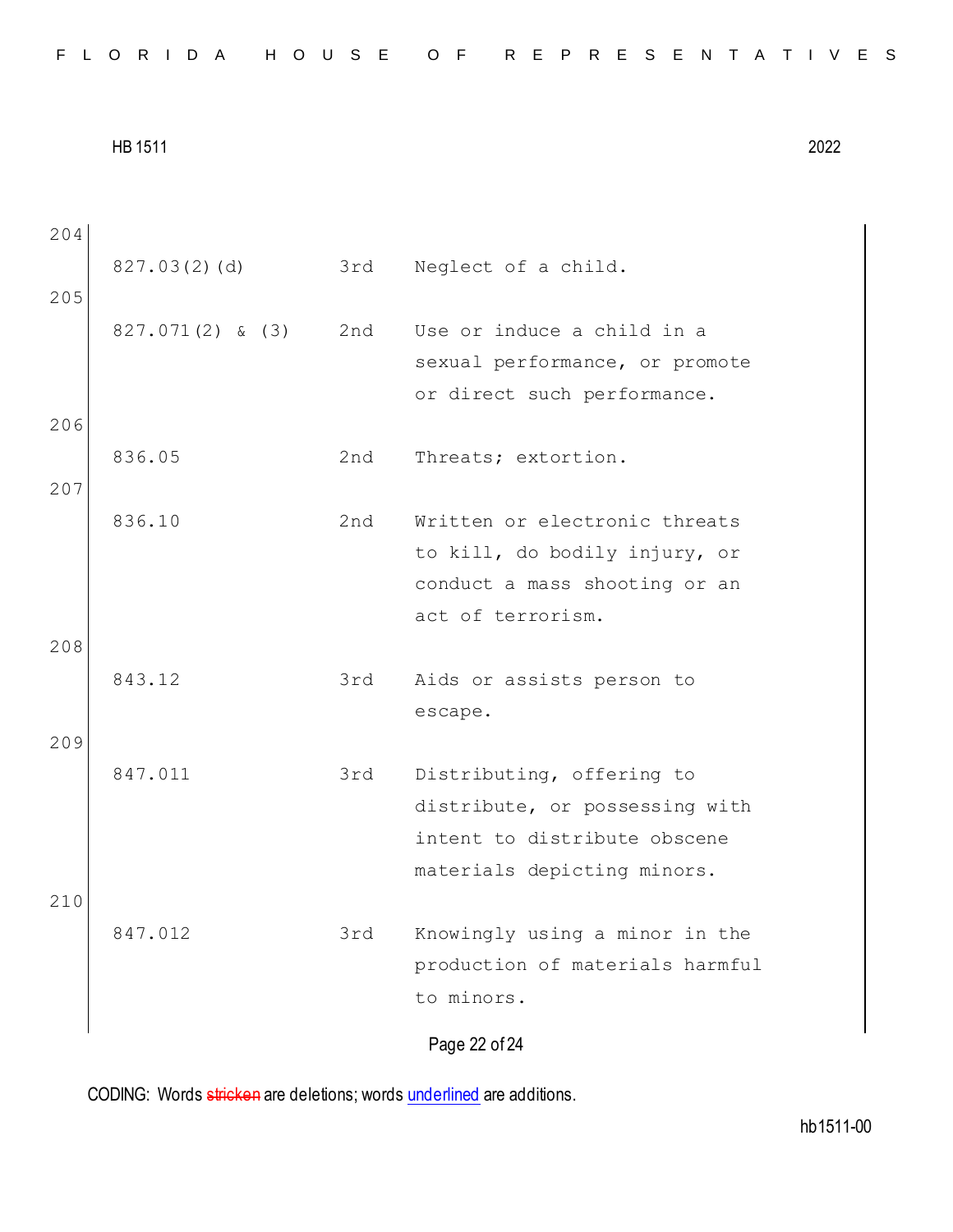Page 23 of 24 211 847.0135(2) 3rd Facilitates sexual conduct of or with a minor or the visual depiction of such conduct. 212 914.23 2nd Retaliation against a witness, victim, or informant, with bodily injury. 213 944.35(3)(a)2. 3rd Committing malicious battery upon or inflicting cruel or inhuman treatment on an inmate or offender on community supervision, resulting in great bodily harm. 214 944.40 2nd Escapes. 215 944.46 3rd Harboring, concealing, aiding escaped prisoners. 216 944.47(1)(a)5. 2nd Introduction of contraband (firearm, weapon, or explosive) into correctional facility. 217